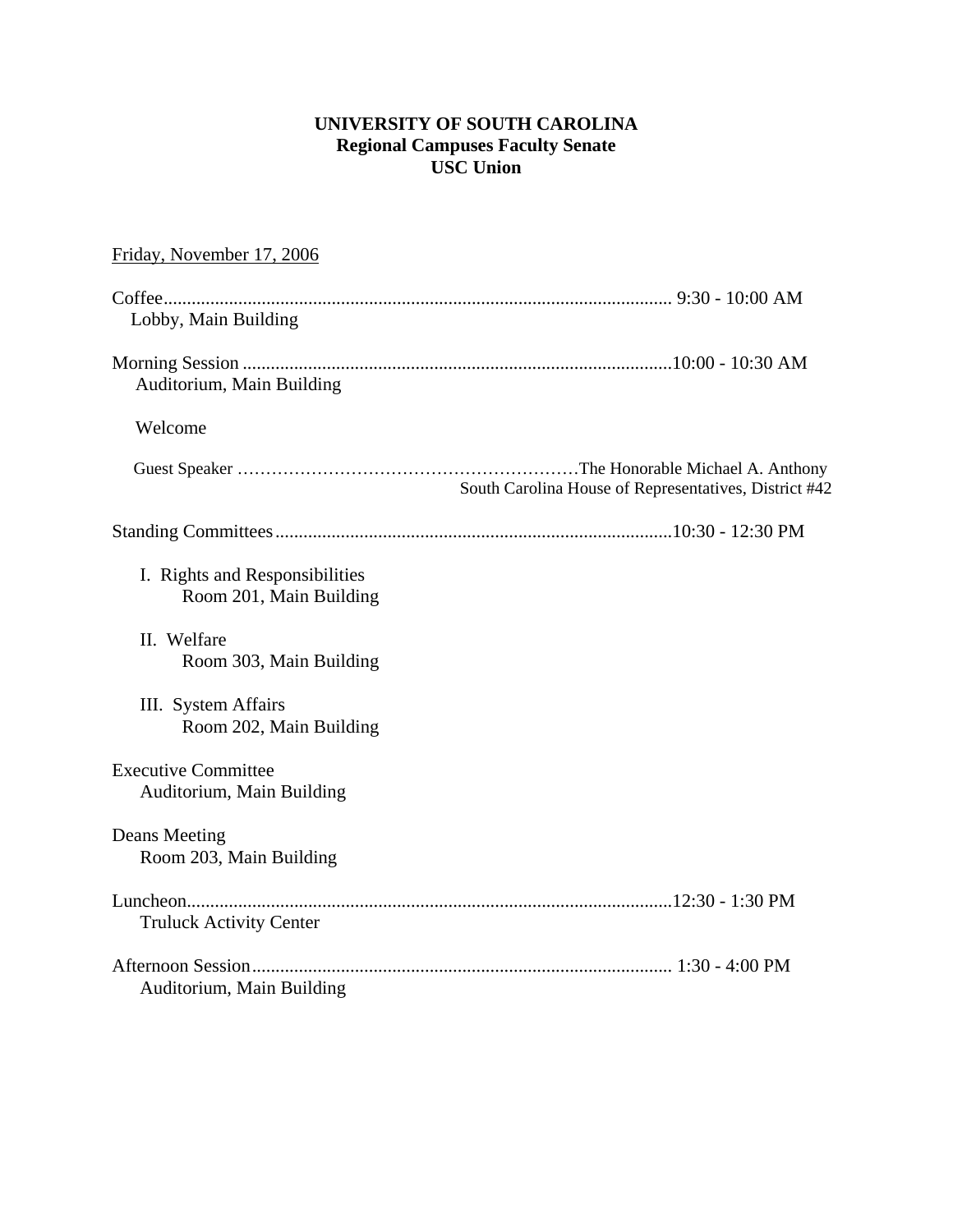# **AGENDA**

- I. Call To Order
- II. Correction/Approval of Minutes: September 8, 2006 USC Columbia, Columbia, SC
- III. Reports from University Officers
	- A. Dr. Chris P. Plyler, Vice Provost & Executive Dean
	- B. Dr. Carolyn A. West, Associate Vice Provost
	- C. Regional Campus Deans
	- D. Assistant Vice Provost for Continuing Education Credit Programs
- IV. Reports from Standing Committees
	- A. Rights and Responsibilities Professor Steve Bishoff
	- B. Welfare Professor Walt Collins
	- C. System Affairs Professor Mary Hjelm
- V. Executive Committee Professor Teresa Smith
- VI. Reports from Special Committees
	- A. Committee on Libraries Professor Bruce Nims
	- B. Committee on Curricula and Course Professor Robert Castleberry
	- C. Committee on Faculty Welfare Professor Darris Hassell
	- D. Faculty-Board of Trustees Liaison Committee Professor Noni Bohonak
	- E. Research and Productive Scholarship Committee Professor Steve Bishoff
	- F. Regional Campuses Research and Productive Scholarship Committee Professor Lisa Rashley
	- G. Regional Campuses Academic Advisory Council Professor Kate Fritz
	- H. Other Committees
		- 1. Conflict of Interest Committee Professor Noni Bohonak
- VII. Unfinished Business
- VIII. New Business
- IX. Announcements
- X. Adjournment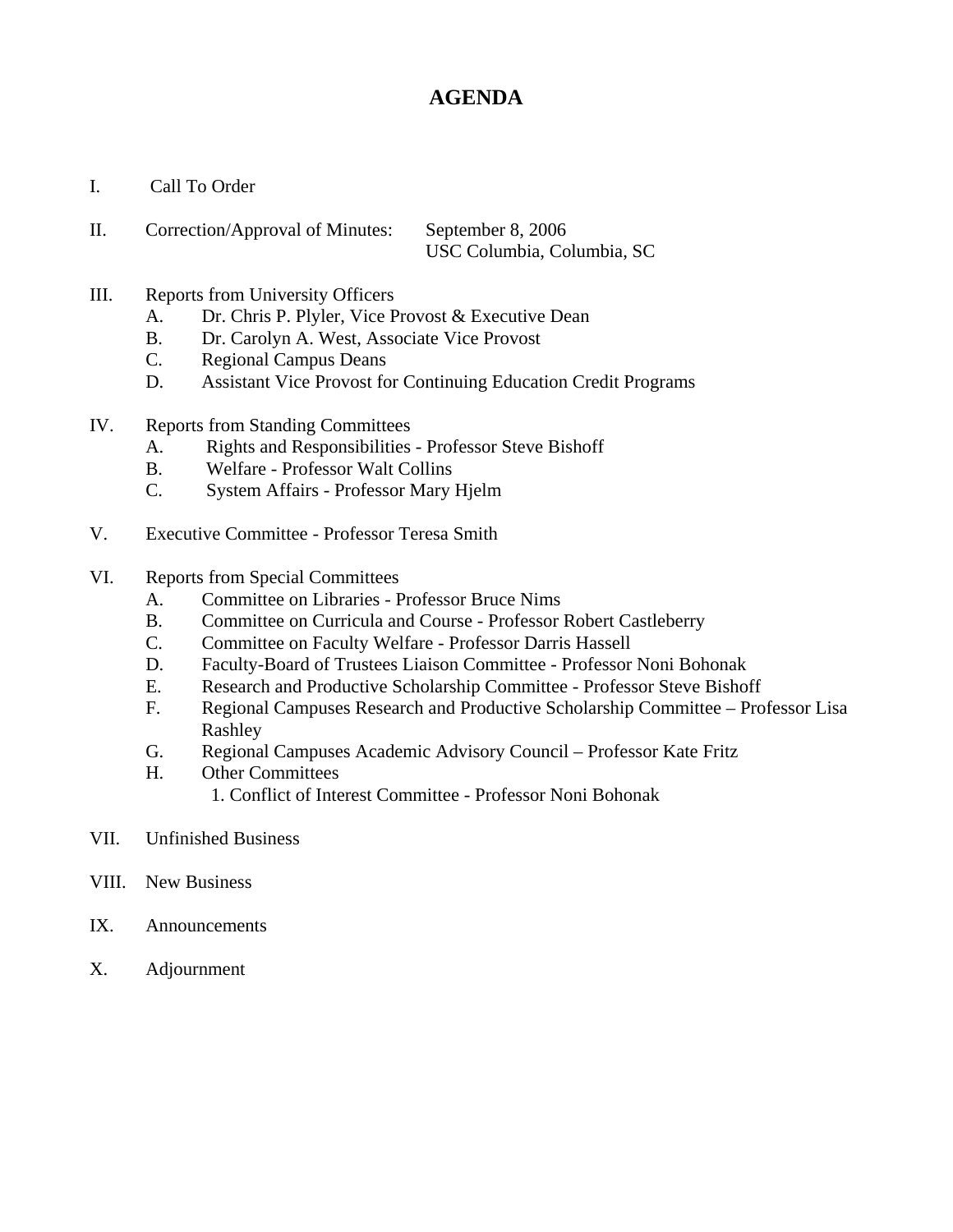

## **Meeting of Friday, November 17, 2006 USC Union, Auditorium, Main Building**

## *Morning Session*

1) The Senate Chair, Kate Fritz, called the meeting to order at 10:00 A.M. She welcomed Dr. Duffy and thanked him for coming.

2) USC Union Dean Edwards welcomed the senators and introduced the guest speaker, Michael A. Anthony, South Carolina House of Representatives.

3) Representative Anthony addressed the senate and spoke about the support for the Union campus, which resulted in a 30 – 40% enrollment increase. He also discussed the problems with the K-12 standards and of the need for the property tax bill that was passed.

4) Chair Fritz announced room assignments and dismissed senators to the committee meetings at 10:30 A.M.

## *Afternoon Session*

#### **I. Call to Order**

The senate was reconvened at 1:30 P.M.

#### **II. Correction/Approval of Minutes**

The minutes of the September 8th meeting were approved by voice vote.

#### **III. Reports from University Officers**

#### *A. Vice Provost and Executive Dean, Chris Plyler*

Dr. Plyler thanked Dean Edwards for the delicious lunch and the hospitality of the Union campus. He then presented his report as follows.

#### **University Searches:**

 Rose Booze, Bicentennial Chair in Behavioral Neuroscience, has been appointed Associate VP for Research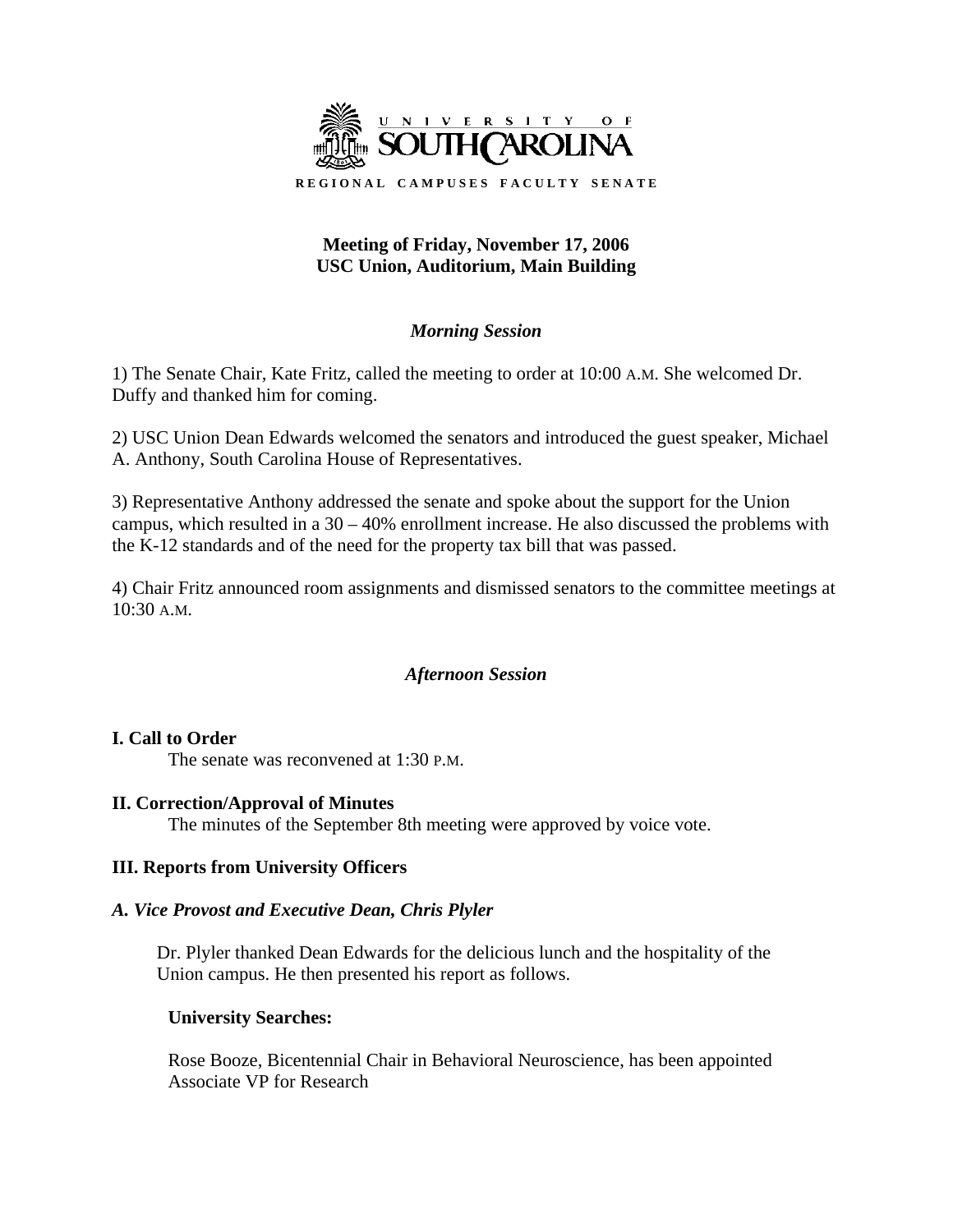Russ Pate, Professor in Exercise Science, has also accepted an appointment as Associate VP for Research and will be working with the Faculty Excellence Initiative

 Christine Curtis, Professor of Chemical Engineering at Auburn University, has accepted an appointment as Vice Provost for Faculty Development, where she will be working with T&P issues, the FEI process, and the development of department chairs

 Dennis Pruitt, VP for Student Affairs, has also formalized his responsibility for academic support services, and has been co-appointed as Vice Provost for Academic Support

 Elise Ahyi, Assistant Provost at Tufts University, has been appointed Assistant Provost for Academic Policy

 Provost Becker is in China strengthening relationships leading to student and faculty exchange opportunities

Development of single admissions application

 **Update on BLS:** The Academic Affairs Committee of the Board of Trustees approved the BLS Proposal in yesterday's meeting. The proposal now goes to the full Board for consideration. From there, the proposal will go to the full Board of Trustees by December 16 > Commission on Higher Education and SACS (simultaneously) by February 15, 2007 > consideration by the CHE Advisory Committee on Academic Programs (on which the Provost and I sit) by March 21, 2007 > to the CHE Committee on Academic Affairs by April 5, 2007 > to the CHE full Commission on May 3, 2007. Assuming success at every level of review, the degree program will be in effect in fall 2007 and appearing in the *USC Bulletin*.

 As you can see, we are in "wait and see" mode in terms of action by the Implementation Committee; however, I believe that immediately after full Board of Trustees approval occurs in mid-December, it will be necessary to convene the Implementation Committee very soon after the new year to begin the planning of academic processes/procedures associated with every facet of an academic unit. I am in the process of obtaining an inventory of what those responsibilities are.

 Currently, Associate Vice Provost, Carolyn West, is responsible for the coordination of scheduling Palmetto Programs courses, faculty orientation/training in distance education, and convening the Faculty Implementation Committee. Dr. West has been a constant in the formation and development of the Palmetto College/Programs and shares responsibility for transitioning from concept to real-time program(s). Suffice it to say that she has been an important catalyst in this initiative. Unfortunately, all good things come to an end as Dr. West has announced her retirement effective December 31, 2006, and I now anguish over how to continue her responsibilities after the new year. My present thinking is to have a decision about the position of Associate Vice Provost in late December, but I want to assure you that regardless of how the responsibilities inherent in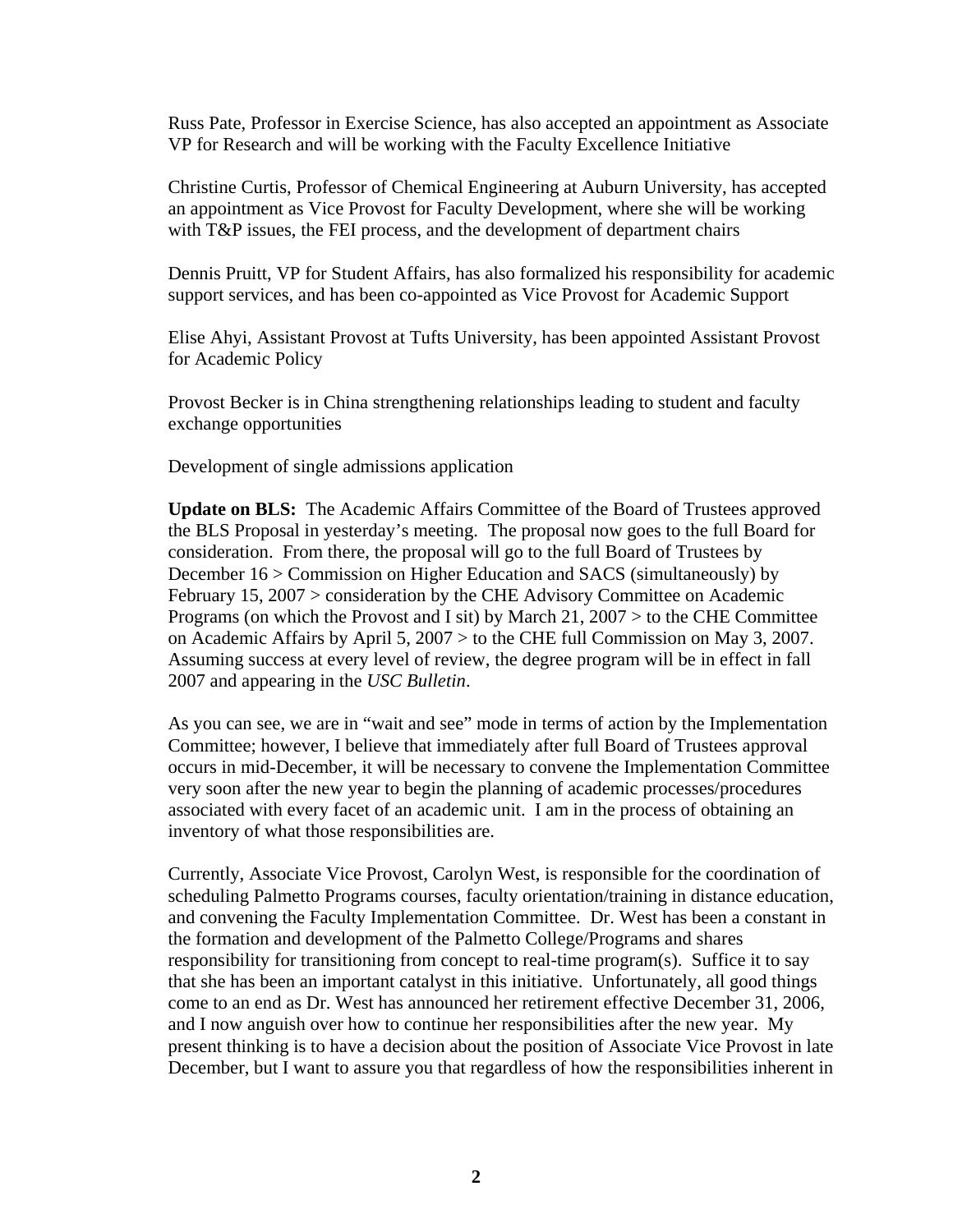the position are assigned, the Faculty Implementation Committee will be "charting the course" for Palmetto Programs.

 It is my contention that the authority of Palmetto Programs will originate with the faculties of the Regional Campuses and Credit Programs in cooperation with my office and the office of the Provost. The details of who does what will be discussed when the Faculty Implementation Committee convenes in the New Year. As I mentioned earlier, I am querying several USC Columbia offices to develop an inventory of all required processes associated with managing an academic unit.

#### **Announcements:**

- Research/Scholarship Workshop: Friday, March 16, 2007, sponsored by the Division of Regional Campuses and Continuing Education, 9:30AM – 3PM, TBA
- **Where is the scholarship in the Scholarship of Engagement?**
- **Engaged Scholarship in Regional Campuses and Continuing Education**
- Scholarship is the hallmark of a faculty member's career. The scholarship of engagement is faculty involved in academically relevant work that simultaneously fulfills the campus mission and goals as well as community needs. Such scholarship may be within or integrative across teaching, research, and service.
- In this interactive workshop, participants will gain a better understanding of the meaning, characteristics, and models of scholarly engagement. They will explore ways in which faculty can frame and present their work as community-collaborative or engaged scholarship in the context of rigorous peer review and assessment. Finally, this workshop will review criteria, guidelines, and processes for university evaluation of the scholarship of engagement.
- Center for Teaching Excellence, Colloquium, Dr. Charles Dziuban "The Net Generation, Learning Styles, and Technology-Enhanced Education: Opportunities and Challenges" 10:30am-12:00pm BA 203 --convey it to their colleagues who don't attend faculty meetings. Also, senators may get out of senate early enough to watch part of it.

Sanford as a winner of the Governor's Award for Professor of the Year.

 Congratulations to Jim Privett, USC Sumter Professor of Chemistry, for recently being honored by the South Carolina Science Council (SCSC), which presented him with the organization's highest honor, the Dori Helms Award. Jim was also honored by Governor

## *B. Associate Vice Provost, Carolyn A. West*

 Dr. West said that she had no formal report, but wanted instead to say goodbye. She said that she had served for over 26 years in the Senate. She encouraged those present to remember how important the Senate is and to know what it is that we do. We have dual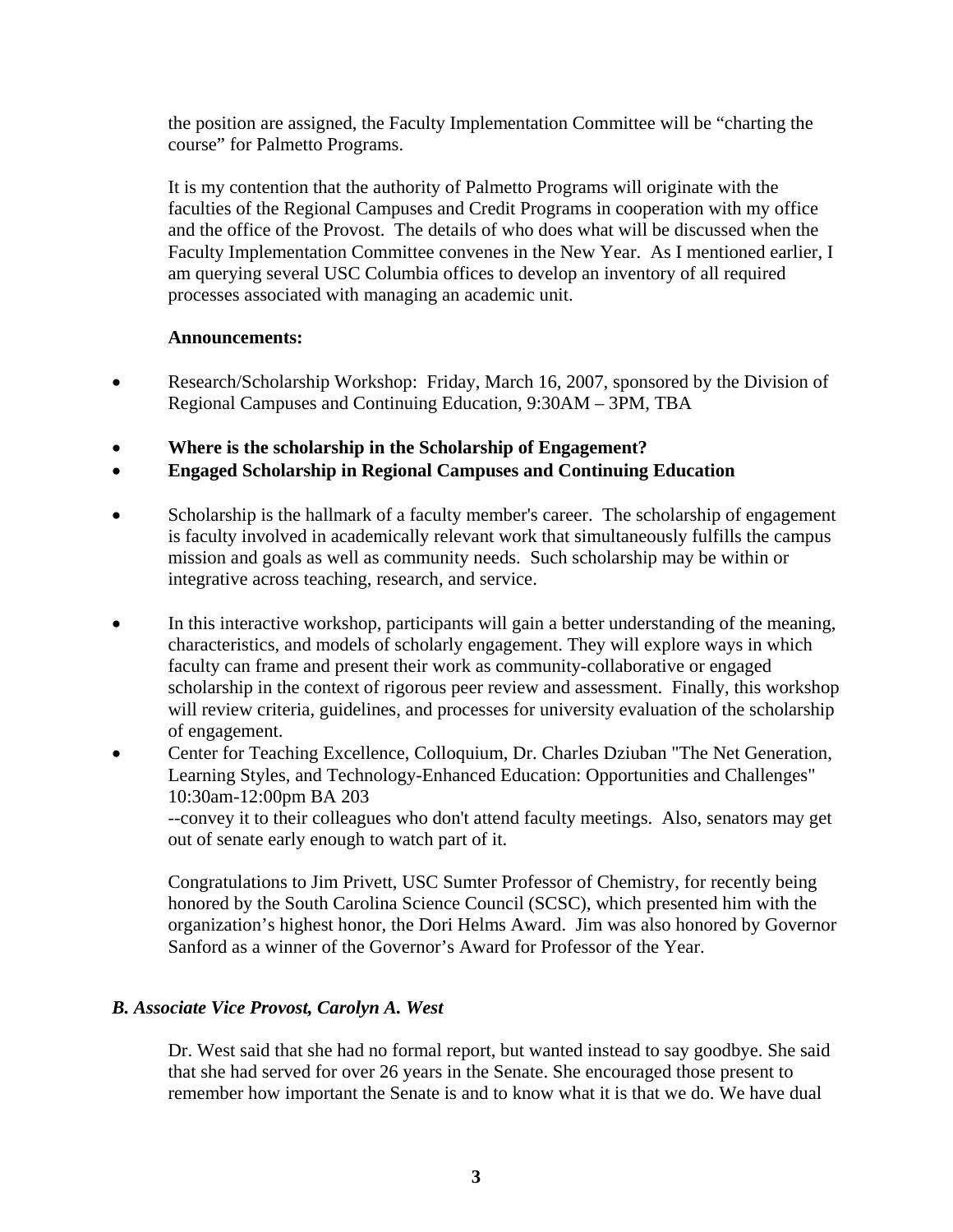governance and need to use it. She told those present to pass on the institutional memory to others. She thanked Dr. Duffy for what he taught her about leadership and thanked Dr. Plyler and said that she loved working with him. Dr. West said that she will volunteer with the Center for Teaching Excellence so she will see us all in the future. Finally, she said that she will miss everyone and hopes that we stay in touch.

#### *C. Regional Campus Deans*

#### *USC Lancaster, John Catalano*

#### **STUDENTS**

Fall enrollment numbers are up by over 10%. Pre-registration numbers for Spring are also ahead of last year. New degree delivery agreements will soon be finalized with Upstate and Columbia that will allow USCL students to earn bachelors degrees in Early and Elementary Education as well as nursing without leaving the campus. Our new men's golf team won its first regional match and has played well since. Women's tennis, soccer, and softball are in the planning stages.

#### **FACULTY**

 We are currently conducting six tenure track searches after working with the Faculty Hiring Priorities Committee. We expect to hire two mathematicians, an exercise physiologist, a philosopher, and two English professors to begin in Fall 2007. Professor Rebecca Parker, Director of Enrollment Management at USCL since 1994, has announced her retirement in December. The campus owes her a great deal for many years of excellent service.

Dr. John Griffin's new book, *Abraham Lincoln's Execution* (Pelican, 2006) is doing well. Dr. Walt Collins' book on post-colonial African authors has just been published. Dr. Cox spent most of May finishing the final rewrite of his book dealing with 1963. It is to be published by USC Press. I have asked Dr. Cox to coordinate a comprehensive list of the faculty's research, scholarship, and grant writing efforts each year. I have asked Dr. Collins, in his capacity as chairman of the Faculty organization, to inform the administration as to how best to recognize and publicize these faculty accomplishments.

#### **FINANCES**

Parity remains an issue. Three separate provisos in the state budget added \$950,000 (divided among deferred maintenance, parity, and paving) to our budget this year. Note that all three provisos are one-time money. Paul Johnson, new Business Manager and Director of Planning, has begun a comprehensive planning process for the campus. It will be a year long effort that will involve all parts of the Lancaster campus and community.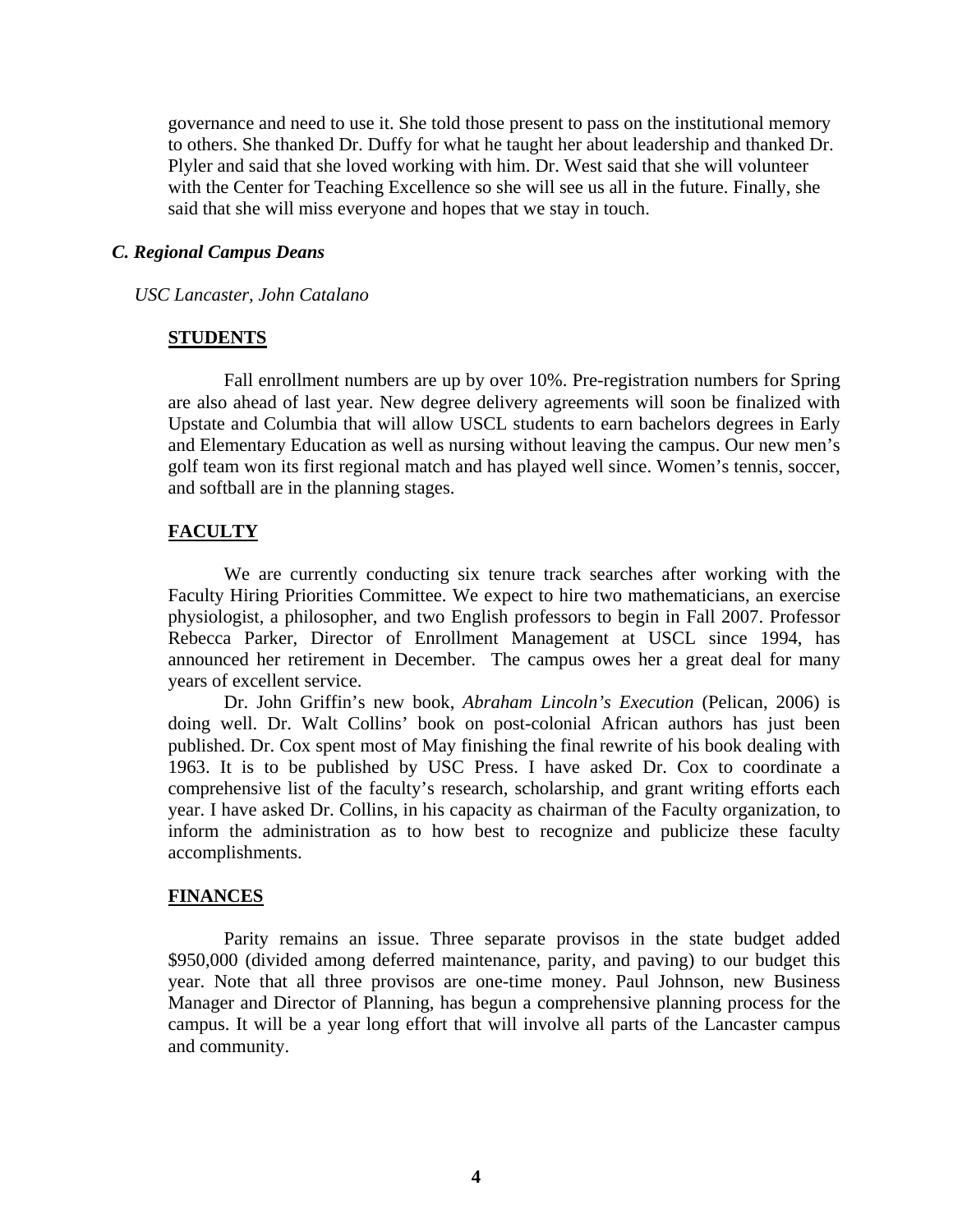#### **FACILITIES**

There are several facilities projects that are in progress this year. Here is a quick rundown:

Bookstore renovation (\$125,000) – Entirely funded by the NBC as part of an outsourcing contract.

Bradley Roofing Repairs (\$340,000) - Entirely funded by the general contractor after extensive mediation.

Bradley Interior Repairs  $(>\$1,000,000)$  – Same funding source.

Richards Tennis Complex (\$475,000) - \$350,000 grants and gifts, \$100,000 General Assembly Proviso, \$25,000 USCL R account.

Hubbard Hall HVAC (\$950,000) – Three separate General Assembly deferred maintenance appropriations Gregory H&WC Locker room Remodeling (\$120,000) – USCL Renovation Fee Reserve CRDC Older parking lot upgrades (\$22,000) – USCL Parking and Security Fund

Bundy Auditorium upgrades (\$140,000) – Gifts, grants, and the EF of USCL

So the total dollar amount of ongoing projects is over \$3,000,000 with only \$167,000 of USCL money used (approximately 5% of the total).

## **COMMUNITY**

The Performing Arts Series opened in August in the Bundy Auditorium. There are still tickets available for Ronnie Milsap on Dec 2. Julie Roberts, Deana Carter, Steve Azar, Buddy Jewell, and Blue Country are bringing the Great American Country Christmas Show on Dec. 16. Dr. Stephen Criswell did a great job of coordinating our first Native American Indian Studies Week in April, and has also made arrangements for the Catawba Festival to be held on campus next year for the first time.

#### *USC Salkehatchie, Ann Carmichael*

Official enrollment according to Kudzu indicates a 20.46% increase in headcount and 19.76% increase in FTE over Fall 2005. This is the result of an aggressive recruiting effort by the admissions office and the athletic department.

Drs. Mary Hjelm and Arthur Mitchell recently completed an updated history of USC Salkehatchie to commemorate the  $40<sup>th</sup>$  anniversary of the institution. This in-depth history has been printed, and copies will be available in the libraries of the West and East Campuses.

A distance education grant from USDA Rural Development for \$334,485 was recently awarded to USC Salkehatchie for distance education expansions (Smart classrooms) on both Salkehatchie campuses.

Searches are currently underway for professors in English, business, and nursing.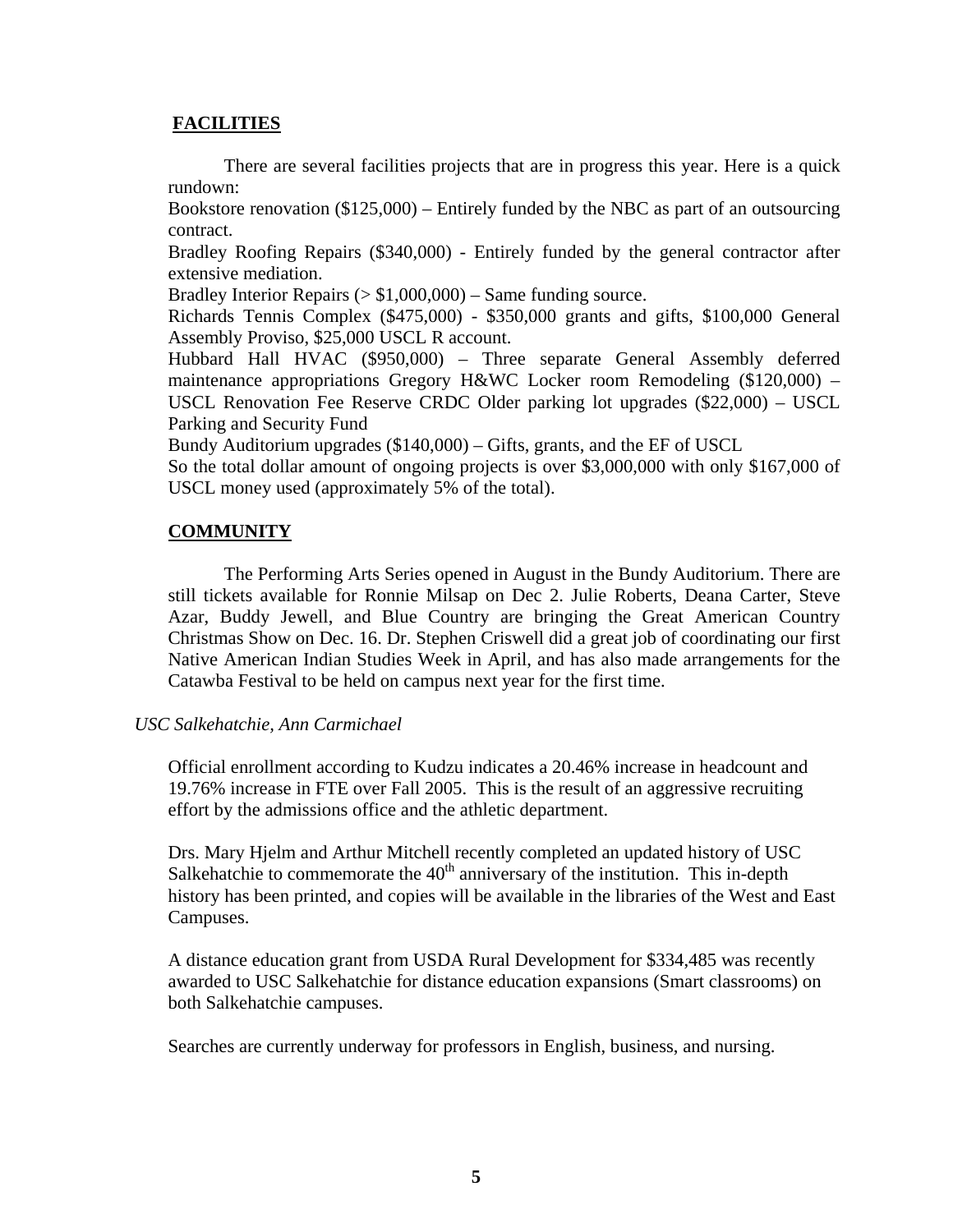Anne Rice, Director of The Salkehatchie Leadership Institute, was presented with the 2006 Regional Economic Development Ambassador award at the Industry Appreciation Day hosted by South Carolina Regional Development Alliance in September.

The Student Government Association has recently hosted Wet 'n Wild Days (water slides) on the West and East Campuses, a Halloween party, Indian tailgate party, and a Carolina-Clemson Blood Drive.

The Opportunity Scholars Program held the third annual Brain Bowl on the USC Salkehatchie West Campus on Thursday, October 12, 2006. The event was well-attended by students, faculty, and staff.

The Opportunity Scholars Program also hosted the annual week-long International Festival. The festival offers a series of lectures by USC Salkehatchie faculty members on topics ranging from bull-fighting in Spain to Middle Eastern history and traditions.

Dr. Sarah Miller, professor of history, has initiated the creation of a faculty research forum. The Salkehatchie Research Forum is an informal, multi-disciplined discussion group. It allows faculty to share their research with colleagues and to engage in enlightened discussion about a variety of topics which stimulates the research and writing process. The group plans to meet once a month to report on progress and celebrate accomplishments. The committee will have their first meeting on December 1.

The Colleton Transportation Committee recently approved funds to pave four new parking areas on the East (Walterboro) Campus which will increase the number of student parking spaces available.

Brooke Strock, USC Salkehatchie freshman women's soccer player, was selected for the all star first-team at the Region X soccer tournament.

A lunch service is being provided in The Atrium of the West Campus two days a week. The service is provided by an area caterer and is open to the citizens of the community as well as the faculty, staff, and students.

#### *USC Sumter, Leslie Carpenter*

Since my last report to the Regional Campuses Faculty Senate on September 8, 2006, there have been a number of notable events and activities at USC Sumter.

**Human Resources**: USC Sumter has national searches underway for tenure-track appointments in Biology and French/Spanish. Searches are underway for several full-time staff positions, including Director of Continuing Education, Student Financial Aid Counselor, Maintenance Trades Specialist, Men's Baseball Coach, and Women's Softball or Soccer Coach. In addition to the basic duties, the coaches would have recruitment, instructional, and fund-raising duties. Two of our colleagues will be retiring at the end of December 2006: Institutional Research Analyst Star Kepner and Trades Specialist Tom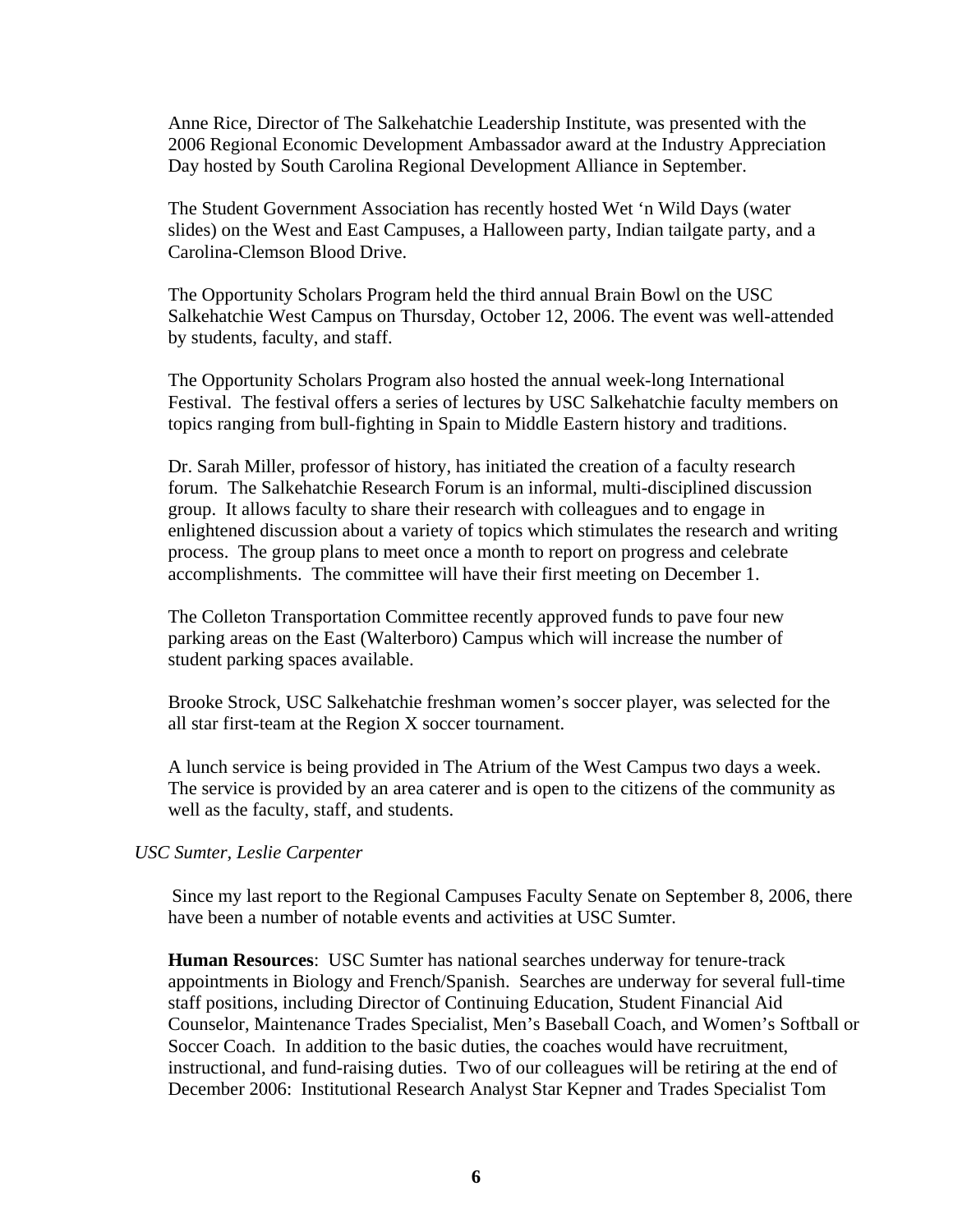Bochette. Recent new appointments include Ms. Gail Pack as Director of Advisement and Counseling, Ms. Joyce Hodge as Administrative Assistant in the Office of University Advancement, and Mr. Chuck Wright as Institutional Research Analyst. Assuming additional duties as Director of Athletics is Mr. Bruce Blumberg, Associate Dean for Administrative and Financial Services. Since the inception of the TERI program, 25 USC Sumter employees have opted into the program. Of those 25, fifteen have already retired, three are scheduled to retire in FY 07, two in FY 08, four in FY 09, and one in FY 11.

**Enrollments**: Official enrollment figures at USC Sumter for the 2006 Fall Semester indicate a 6.67% headcount enrollment increase compared to last year, as well as a 2.49% FTE enrollment increase compared to last year. USC Sumter faculty and staff continue to work hard on initiatives intended to continue improvements in recruitment and retention of students.

**Students**: With the recent announcement that Intercollegiate Athletics would return to USC Sumter in the 2007-08 academic year, following an absence of 27 years, current and prospective students have shown great interest in these new programs.

**Facilities**: During the months of December and January, the HVAC control systems for both the Schwartz and Nettles Buildings will be replaced. During the Fall Semester, the garnetcolored trim on all of UCS Sumter's permanent buildings was freshly repainted.

**Recognitions**: USC Sumter proudly offers congratulations to Dr. Jim Privett, Professor of Chemistry and Chair of the Division of Science, Mathematics, and Engineering, on recently being selected in a state-wide competition as one of two Governor's Professors of the Year. In the past twelve years, Dr. Privett is the second USC Sumter faculty member to win this award, and two others were named as finalists. USC Sumter also extends wishes for health and happiness in retirement to Dean Jim Edwards and Dr. Carolyn West.

#### *USC Union, Jim Edwards*

Dean Hugh Rowland read the report and thanked both Dean Edwards and Dr. Carolyn West for their help and support to him.

#### **Curriculum and Programs**

• **Robotics Project** — Working hand-in-hand with the Mayor of Union and the County Supervisor to address the training/educational needs of new industry. Created task force to work on project. Met with Spartanburg Community College officials to begin planning the education and training parts of the project. Plans call for city and county to fund the building a dedicated facility on Rt. *176* north and for USC Union and Spartanburg Community College to co-manage the facility. Faculty Staffing Plan will need to be revised to prepare for additional demands that we will incur in Physics, Math, Computer Science, and English.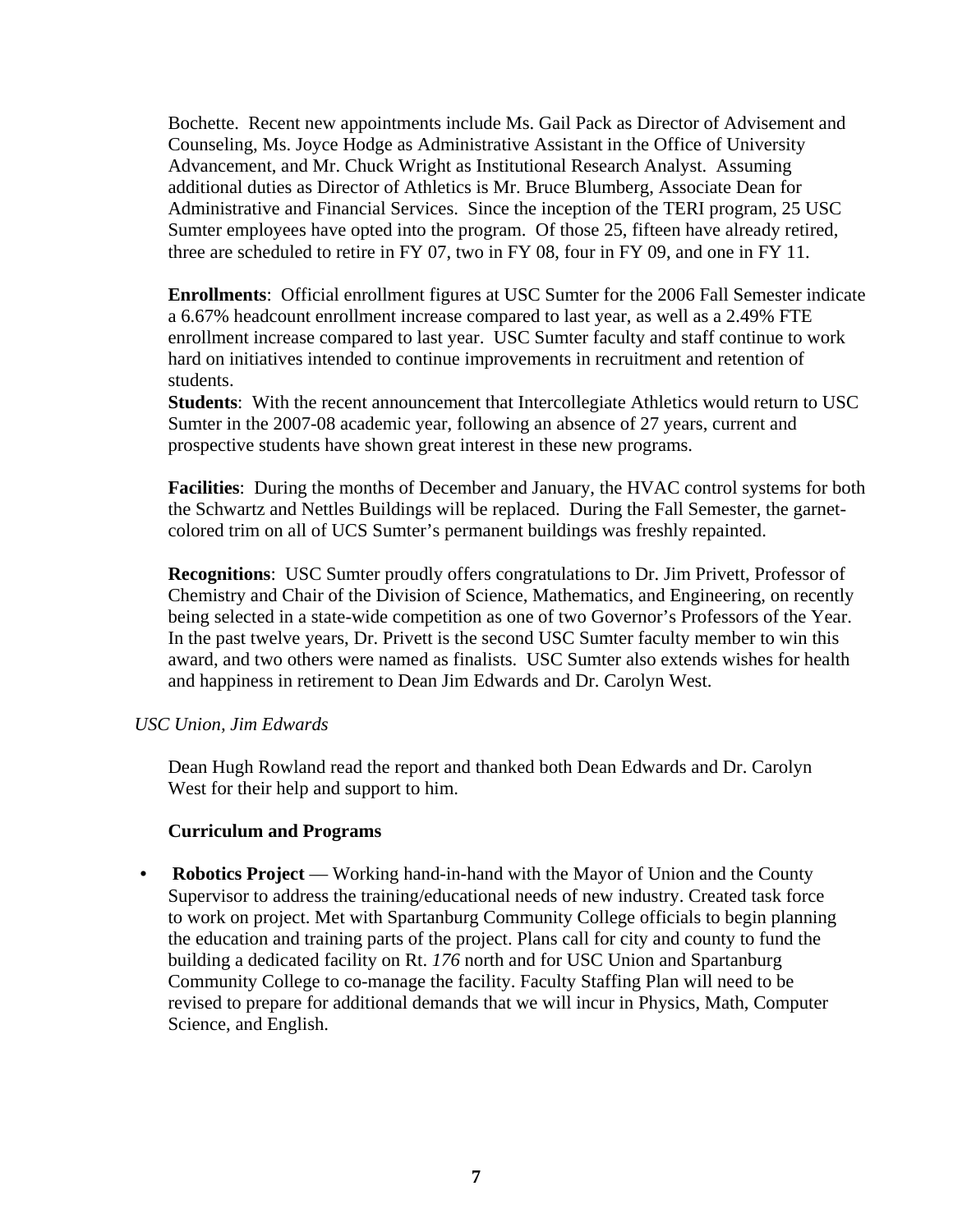• **Nursing Project** — Giving strong consideration to creating a nursing program. Have received good advice from Dean Carmichael and the new CEO of Wallace Thomson Hospital in Union.

## **Organizational Initiatives**

- **Strategic Planning** -- Created strategic planning group. Working intensively on Strategic Goal #1, Increasing enrollment. Enrollment is up approximately 12 % over last fall.
- **Campus Grounds Improvement** Under the leadership of the Union/Laurens Commission for Higher Education, created work group to improve the physical appearance of the campus in the area towards Main Street.
- **Facilities Planning** Created facilities planning group. Susan Jett has agreed to chair. Currently revising facilities request form.
- **Web Page Revisions** Created working group to improve USC Union webpage and consider redesign elements. Group is composed of Bob Kearse, Bill Fetty, and Hugh Rowland.
- **Smoking Policy** Created task force of stakeholder (faculty, students, and staff) to make recommendations on how to implement policy. Bob Kearse agreed to chair task force.
- **Smart Classroom Coordinator** Created part-time coordinator position to improve "smart classroom" environments.

## **Assessment**

- **Writing Effectiveness** Writing Effectiveness Committee, chaired by Professor Denise Shaw, is continuing its assessment work; developed writing effectiveness model (placement testing and grading rubric) over summer and Shaw and Ivey began testing it.
- Math/Quantitative Skills Well on the way to developing a system of assessment in this domain.
- **Critical Thinking** Professor Avery Fouts has agreed to begin work on assessing critical thinking.

## **Arts and Community Events**

• **Arts Council/Music Club of Union** — Co-sponsored two piano concerts: Ryan Smith and Emile Pandolfi. Served as site of Union County Arts Council Juried Arts Show in Main Building.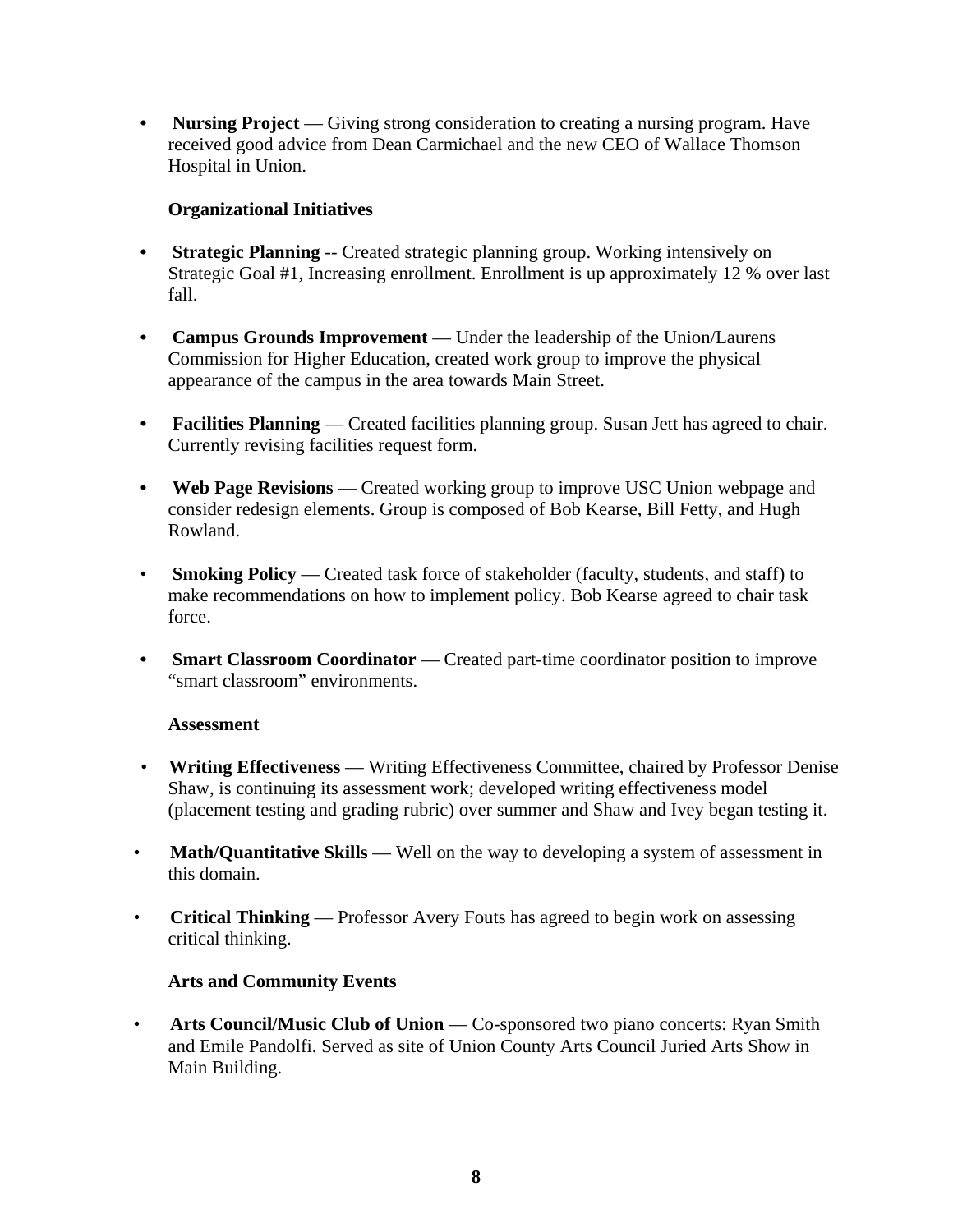#### *D. Assistant Vice Provost for Continuing Education, Sally Boyd*

Continuing Education Credit Programs has increased enrollment for Fall 2006 and increased course offerings for Spring 2007. Course offerings are planned in cooperation with academic units, and the increase is due largely to the efforts of Bob Hungerford, Evening Program director.

We continue to work with the BLS proposal, the BAIS degree, and the Adult Student Advancement Program.

Three of our faculty members have recently presented papers at academic conferences. Barbara Oswald (psychology), who is the advisor for a Magellan Scholar, made a presentation with her Magellan Scholar student. Janet Hudson (history) and Joe Pappin (philosophy) also made recent presentations.

Many of our faculty members are engaged in other pursuits that complement their academic endeavors. Patrick Saucier, a wonderful cook who has embarked on some lowkey catering, provides tasty treats that make our faculty meetings much more compelling. Harriett Hurt, director for Adult Student Services and a former rock singer, was recently featured in a TV news story focusing on both her past and current careers. And Bob Hungerford is a professional actor in addition to being a USC administrator and faculty member. He has appeared on major stages all over the country; because of his USC job he now appears on Columbia stages and is currently in a production of The Trip to Bountiful.

## **IV. Reports from Standing Committees**

## *A. Rights and Responsibilities, Professor Steve Bishoff*

The committee discussed the external peer review policy. The committee will bring the policy to the floor under New Business.

## *B. Welfare, Professor Walt Collins*

- The committee has received the raw data on faculty summer pay and adjunct pay, and will work on that salary report.
- The Tenure and Promotion Workshop will be held May 14, 2007 in the Gressette room, Harper College building, Columbia campus. Flyers will be distributed early in the Spring semester.
- The committee is discussing questions to be included in the faculty satisfaction survey which will be distributed in the Spring semester.
- The preliminary report on faculty salary is finished, the final report will be presented in the Spring.

Professor Bishoff asked if the T&P workshop could be recorded. Professor Collins said that the committee will check on that.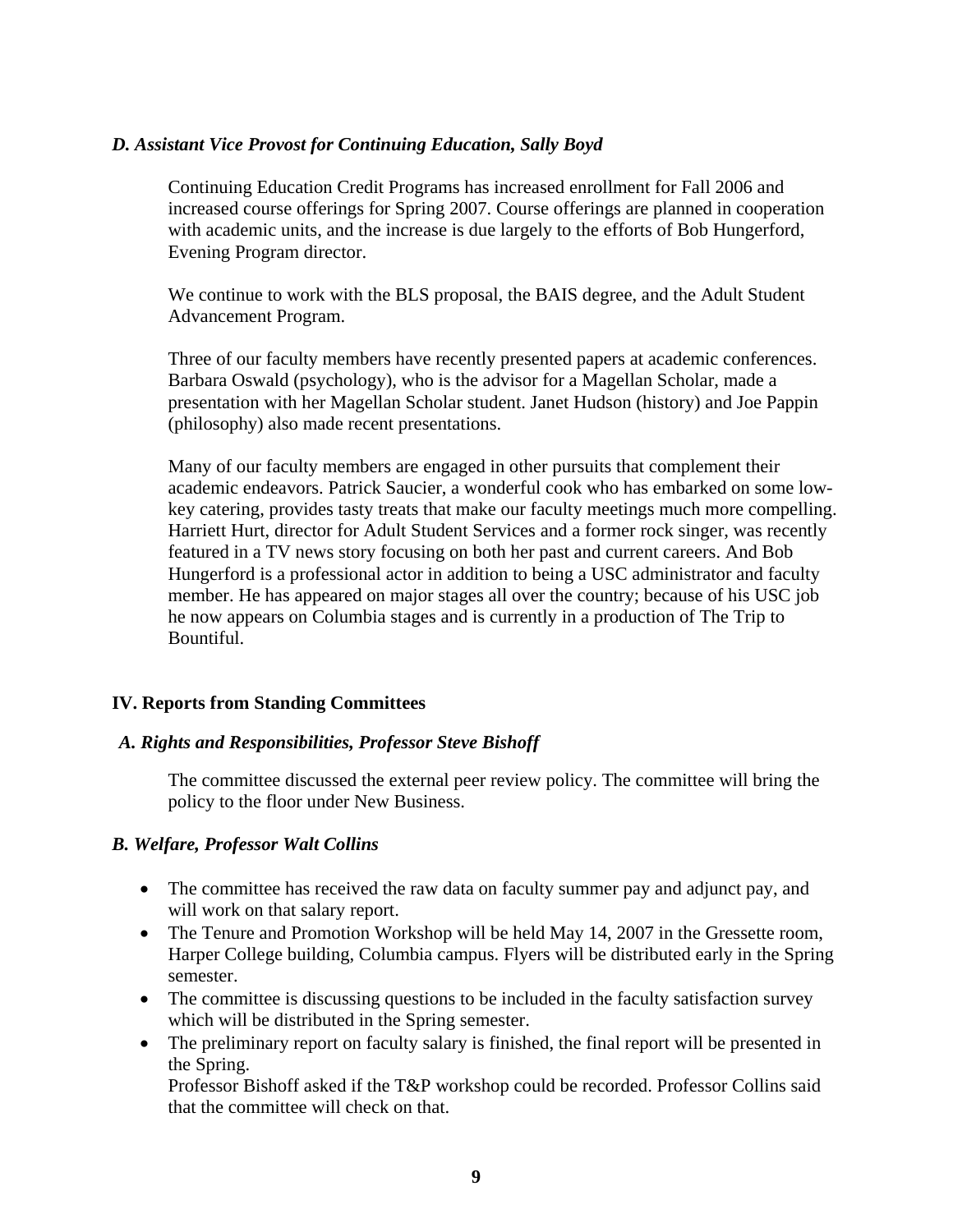## *C. System Affairs, Professor Mary Hjelm*

- The committee is examining student codes of conduct on the campuses. They are working on a survey for codes of conduct for students to see if there is consistency across campuses.
- The committee discussed the development of a mentoring program and will take on that task if it is not more appropriate for another committee.

#### **V. Report from the Executive Committee, Professor Teresa Smith**

- The executive committee met previously on November 3. Reports were given by the University officers present.
- Dr. Plyler announced several administrative appointments on the Columbia campus and gave an update on the status of the BLS degree and the role of the Palmetto Programs Implementation Committee in developing academic processes and procedures for the degree.
- After the reports from the representatives to the regional campuses and standing committees, the Executive Committee discussed the development of a mentoring program for new faculty and agreed to charge the Systems Affairs Committee with looking at the need for and development of a formal or informal program.

The meeting was adjourned at 3:30 P.M.

#### **VI. Reports from Special Committees**

#### *A. Committee on Libraries, Professor Bruce Nims*

The Faculty Committee on Libraries met October 27, 2006 in the Mezzanine Conference Room of the Thomas Cooper Library. As this year's chair, I called the meeting to order at 12:15 p.m.

Thomas McNally, Director of Thomas Cooper Library, briefed the committee on several of the Library's initiatives: the 24-hour access policy, new document delivery services, state-wide access to monograph holding through PASCAL, and WebFeat, a new search software that allows simultaneous searches through multiple databases.

Here are some of the details. The 24-hour access policy is now in place. The main level and Level 5 in Thomas Cooper are open twenty-four hours a day from 10 a.m. Sunday to 8 p.m. Friday. Starting Spring, 2007, a faculty member may request an article that is in the stacks, the Library staff will retrieve the article, scan it, and deliver it to the faculty member as an attachment. Columbia faculty will also be able to order books for next day delivery. PASCAL access to monographs, with access to 20 million volumes State-wide,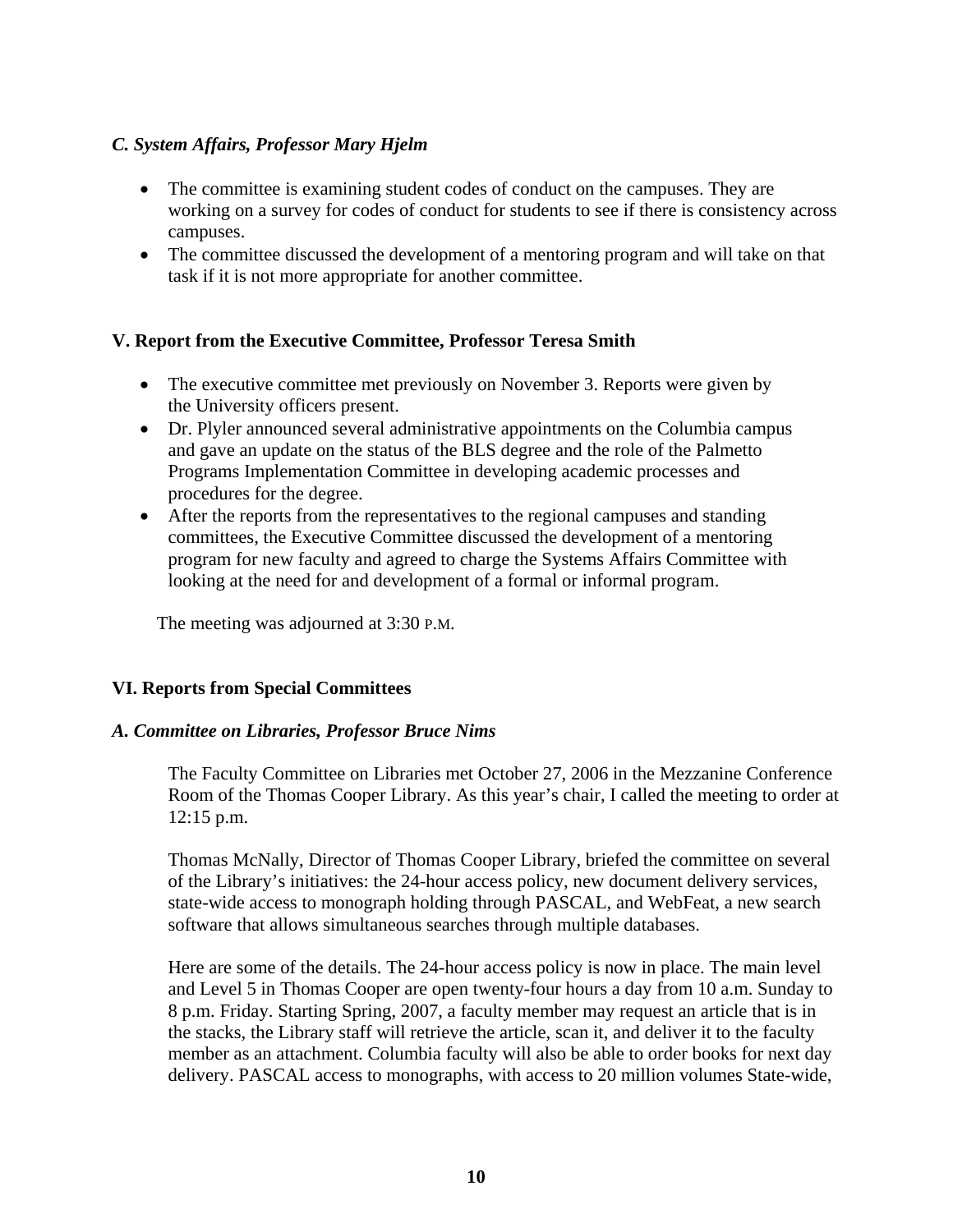is gradually being phased in, and will, by spring, offer next day delivery. Prof. McNally also demonstrated a beta version of the WebFeat software.

Dean Paul Willis gave an update on the progress in constructing the Library's new wings for rare books and political collections. The architectural drawings are now being reviewed by the State Engineer, and bids will be let when that review is complete. Bulldozers should be on site by the end of the calendar year. The construction site will take up considerable space, and there will be some inconvenience in accessing the Library while the construction is in progress. The project is still on schedule to be completed during 2008. The Dean also discussed the latest American Research Libraries Criteria Index, which ranks USC  $34<sup>th</sup>$  among sixty-eight U.S. public research libraries.

The meeting adjourned just after 1:15 p.m., and Prof. McNally and Dean Willis conducted a tour for the committee members of the new coffee shop and Center for Teaching Excellence now housed in the Thomas Cooper Library.

## *B. Committee on Curricula and Courses, Professor Robert Castleberry*

 I am sorry that I can not be with you today, but the Courses & Curriculum Committee is currently meeting in Columbia, and I thought I had better do the job you are paying me big bucks to do.

Courses & Curriculum met September 15 and October 17, and (as indicated above) is meeting right now.

In September changes to some ART programs were approved, and these changes have been approved by the Columbia Senate. In October the Committee approved several Palmetto courses for telecommunication delivery. (I will have more to say about that later). The Committee also approved a number of changes in Exercise Science and two new Social Work courses at the 300 level. You should check the Columbia Senate Webpage for more information on these proposals.

Today the Committee is considering, among other items, the deletion of MSCI 111 and 112 and changes to the prerequisites of some MSCI 300-level courses. Political Science wants to alter its curriculum to allow a "research" degree component, and they want to add some 400-level courses in support of this change. Women's Studies wants to create a new course (WOST 309) on Sexual Diversity.

To quote Monty Python, "And now for something different." In September and October, for a number of reasons I won't bore you with, I (and the Committee) got involved with how we should handle internet/ telecommunication courses. Recall that in October the Committee approved some Palmetto courses for telecommunication delivery. "Palmetto College" did not go through this process for all of their other courses; will we need to go through this process for future courses? Basically, how should the Committee deal with existing courses being taught through some "distance" format?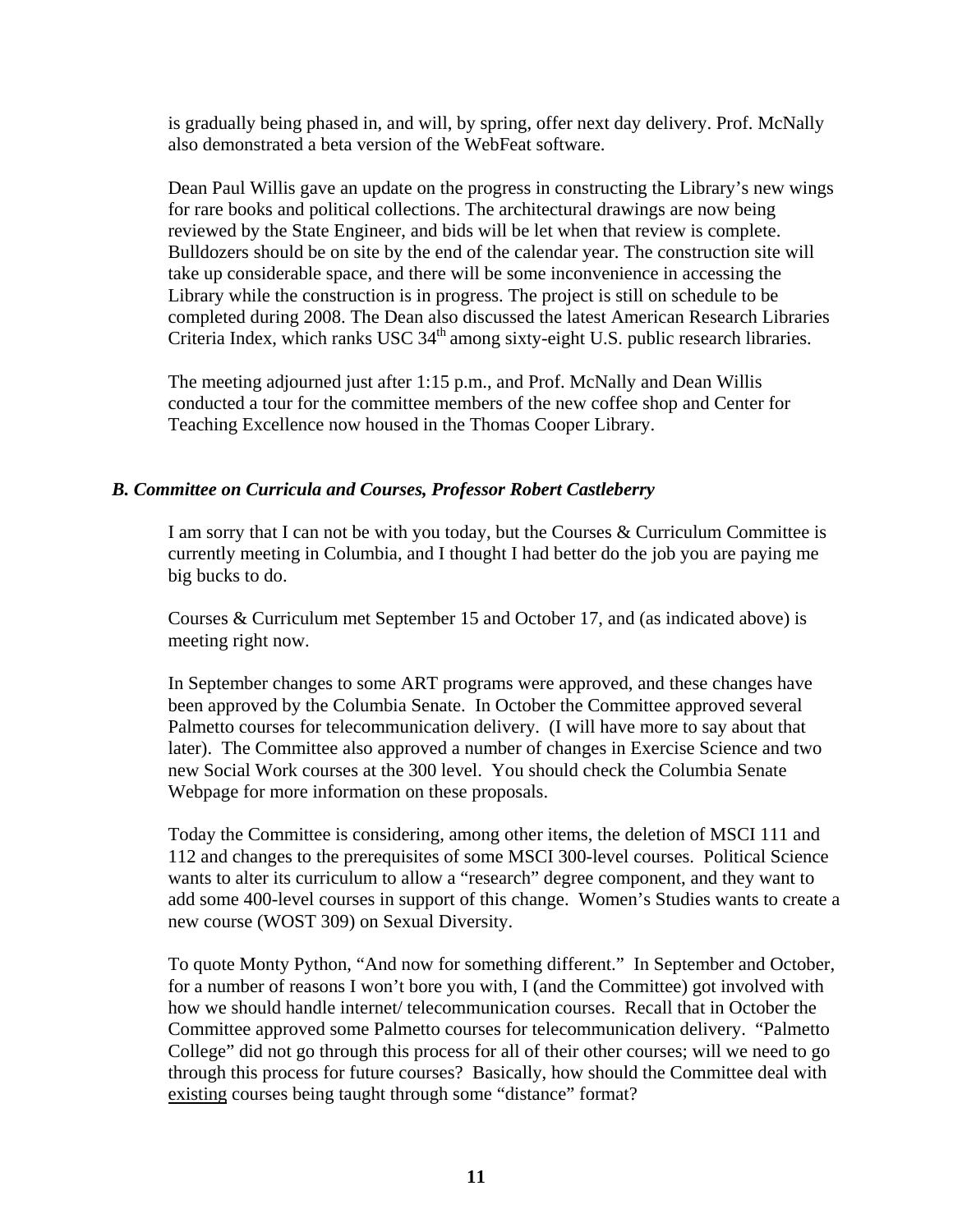According to Bob Askins in the Registrar's office, an "internet" or "telecommunications" course should be added to the master schedule with a special MOI (method of instruction) code to identify it. This allows the University to comply (since 2004) with an SREB/CHE 'e-learning' reporting requirement (for any course section with more than 50 percent of the course content delivered electronically.) Also according to Bob Askins, there isn't any check to see if such a course has been approved by our Committee or the Senate as a special delivery course. It seems clear that courses have been offered in the past as telecommunication or internet courses without having been approved as such using the Committee approval process. So, what should the Committee do about that? Will Palmetto Program need to continue to submit their courses through this approval process? The Committee continues to study this matter; we are considering exactly what form our "oversight" of internet and telecommunications courses should take. If you have any comments or suggestions on this matter, please contact me about them as soon as possible.

## *C. Committee on Faculty Welfare, Professor Darris Hassell*

The committee met November  $8<sup>th</sup>$  and discussed the following issues:

- The committee discussed tuition waivers for faculty dependents. The committee Chair planned to present a report to the Board of Trustees concerning tuition waivers. The Chair expressed concern about the Board's reaction to a proposal that tuition waivers be used as a way to recruit and retain faculty. They should be independent of other scholarships and of academic performance. Even half waivers would be acceptable. Several peer institutions provide this benefit.
- As part of preventative healthcare, the university will pay for cardiovascular screenings for all faculty.
- The committee would like to develop an online survey of health topics for faculty.
- The committee welcomes other healthcare issues that the faculty would like to see addressed.
- Next meeting will be held December  $13<sup>th</sup>$ , at which time the Faculty Enrichment Fund will be discussed.

#### *D. Academic Affairs and Faculty Liaison Committee, Professor Noni Bohonak*

- The committee met November  $16<sup>th</sup>$ . Numerous matters about honorary faculty titles, honorary degree nominations, and mid-term faculty tenure and promotion decisions were discussed. A program at USC Upstate for a post-baccalaureate English certification for speakers of other languages was discussed. USC Aiken brought up a first pace summer program where students are given additional help. The BLS degree did get through.
- The Welfare committee brought up the tuition waiver issue, which was not wellreceived by the Board. There was concern that this waiver would be for those who could not qualify for other scholarships or who lost another scholarship.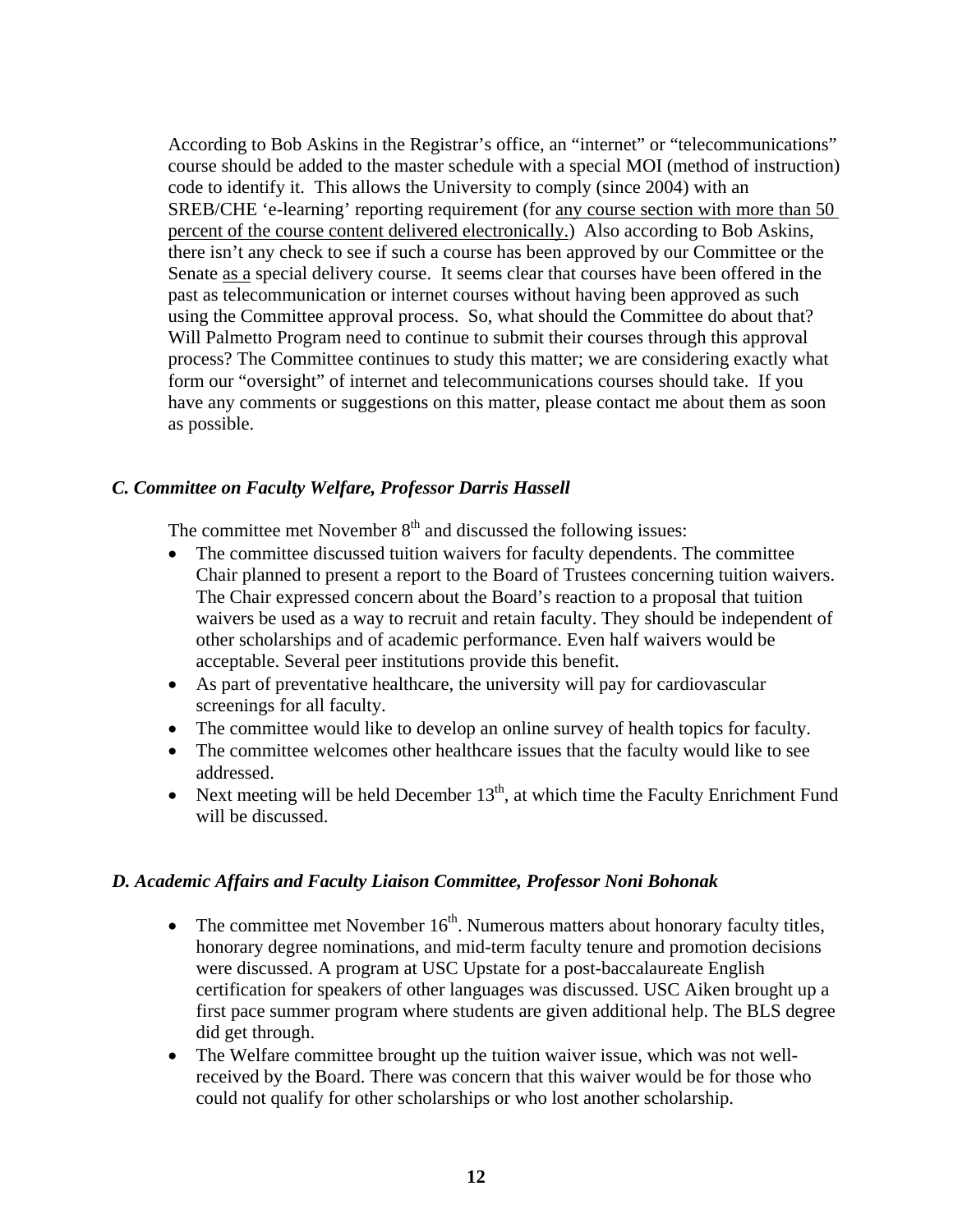- The Board wanted to know if USC was meeting its goal to be number one in all areas.
- In the previous meeting, The University of South Carolina Board of Trustees Academic Affairs and Faculty Liaison Committee met on September 14, 2006. The Board met in Executive Session to discuss and approve several honorary faculty titles (Emeritus Status) and to approve the appointment with tenure of a faculty member. During Open Session, a draft of a committee report concerning the policy for awarding honorary degrees was presented for discussion and a report on system undergraduate progression and retention was presented.
- The next meeting is scheduled for February 2007.

#### *E. Research and Productive Scholarship Committee, Professor Steve Bishoff*

Professor Bishoff reported that the committee no longer exists. Professor Todd Scarlett asked if the Regional Campuses were represented in the grant awarding process. Dr. Plyler responded that he would meet with Rose Booze to discuss that and other issues after Thanksgiving.

#### *F. Regional Campuses Research and Productive Scholarship Committee, Professor Lisa Rashley*

No report.

#### *G. Provost's Regional Campuses Academic Advisory Council, Professor Kate Fritz*

The committee met October  $27<sup>th</sup>$ . The Provost discussed his reaction to the report on research and productive scholarship on the regional campuses that was presented by Professors Lisa Rashley and Hayes Hampton at the September meeting of the Senate. The Provost said that he had read the report, but wanted to consult with the campus Deans about the report to see how the Deans could help implement the recommendations. He said that he was waiting for their feedback before responding to the report.

#### *H. Other Committees*

#### *1. Conflict of Interest Committee, Professor Noni Bohonak*

No report; the committee has not met.

#### **VII. Unfinished Business**

There was no unfinished business.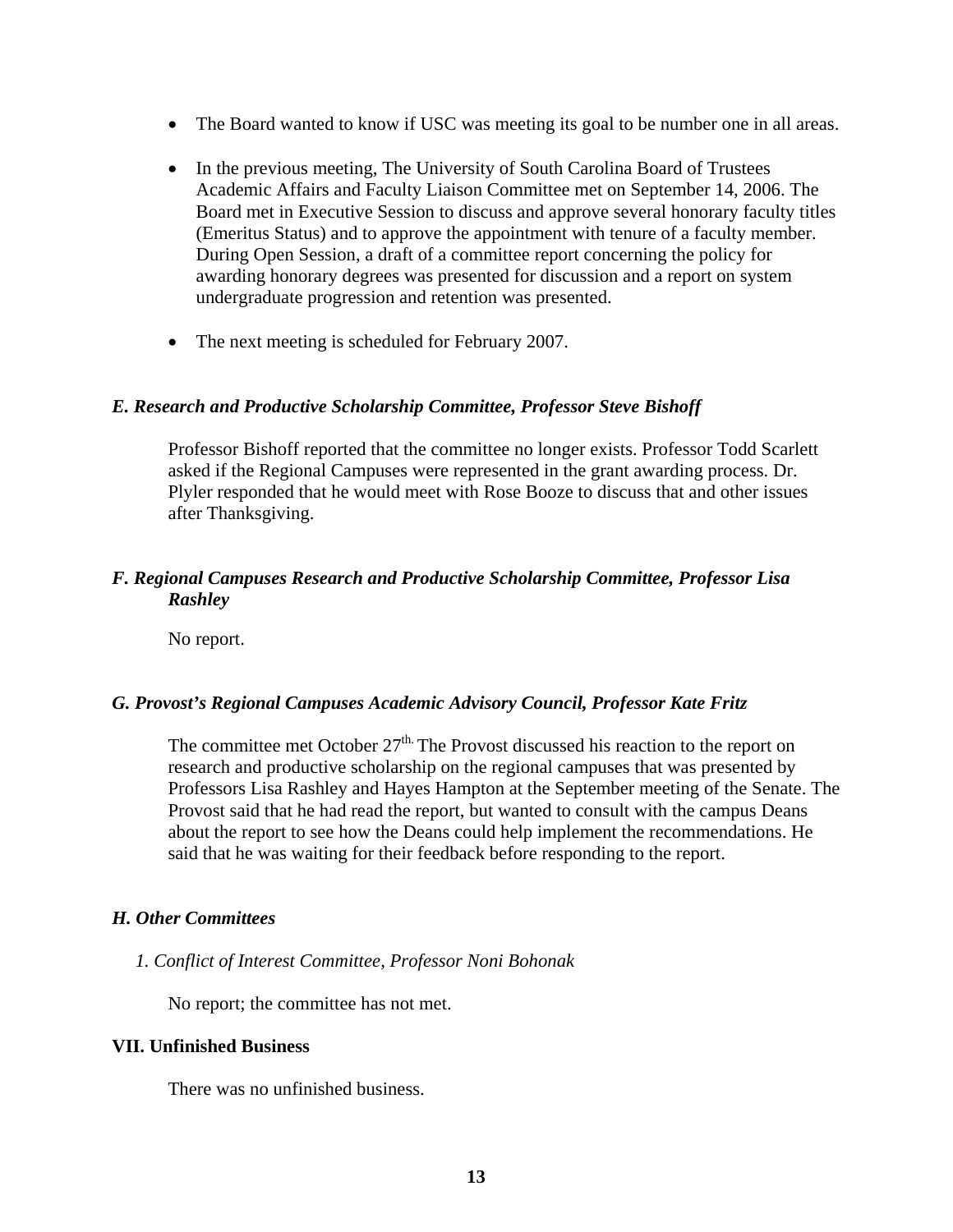#### **VIII. New Business**

**A**. Professor Steve Bishoff, Chair of the Rights and Responsibilities Committee passed out copies of the proposed amendment to the Regional Campuses Faculty Manual on the external review process, as follows:

# **Proposed Amendments and Additions to the Regional Campuses Faculty Manual**

Current p. C-16 addition between **Notification** and **Files**

#### **External Reviews**

- 1. Each tenure track faculty member hired after [insert Board of Trustees' ratification date] applying for promotion and/or tenure will include at least three external reviews of their scholarly work, research and/or creative achievements.
- 2. While peer or peer-aspirant institutions may provide a pool of reviewers who understand the academic environment of the Regional Campuses, reviewers may also come from other academic institutions and appropriate non-academic sources. In order to demonstrate the reviewer's knowledge of the candidate's scholarship area, each review must include a *curriculum vitae*.
- 3. External reviewers must come from beyond any of the campuses of the University of South Carolina.
- 4. While objectivity is a desired trait for reviewers, prior association between the candidate and the reviewer may exist. No candidate should have a prior or present professional collaboration with a reviewer.
- 5. The candidate working with his/her immediate supervisor (usually the Chair) will compile a list of at least five potential reviewers with whom the candidate is satisfied. The immediate supervisor will make initial contact with the potential reviewers to assure that they are willing to participate. All further contact with the reviewers will be through the Office of the Vice Provost and Executive Dean for Regional Campuses and Continuing Education.
- 6. Each Regional Campus Faculty Organization will provide for the Office of the Vice Provost and Executive Dean for Regional Campuses and Continuing Education with a campus description of that Regional Campus and the following information:
	- o normal teaching load
	- o local funding and course relief for research and scholarship
	- o description of facilities
	- o availability of mentors or colleagues with similar interests
	- o availability of students to participate in research and scholarship
- 7. The Office of the Vice Provost and Executive Dean for Regional Campuses and Continuing Education will send each reviewer:
	- o cover letter
	- o the candidate's promotion and/or tenure file
	- o a copy of any primary supporting documentation, e.g. reprints of publications
	- o the campus description from the local Faculty Organization
	- o the criteria for promotion and tenure
	- o deadlines and contacts as needed
- 8. The Office of the Vice Provost and Executive Dean for Regional Campuses and Continuing Education will provide the reviewers' comments for inclusion in the candidate's file before the initial campus review.
- The committee also recommended calendar changes which they believe are necessitated by the external review process. These are not part of the motion and can be found in Appendix I of the minutes, along with a report from the committee on the history of the committee's work on this policy change.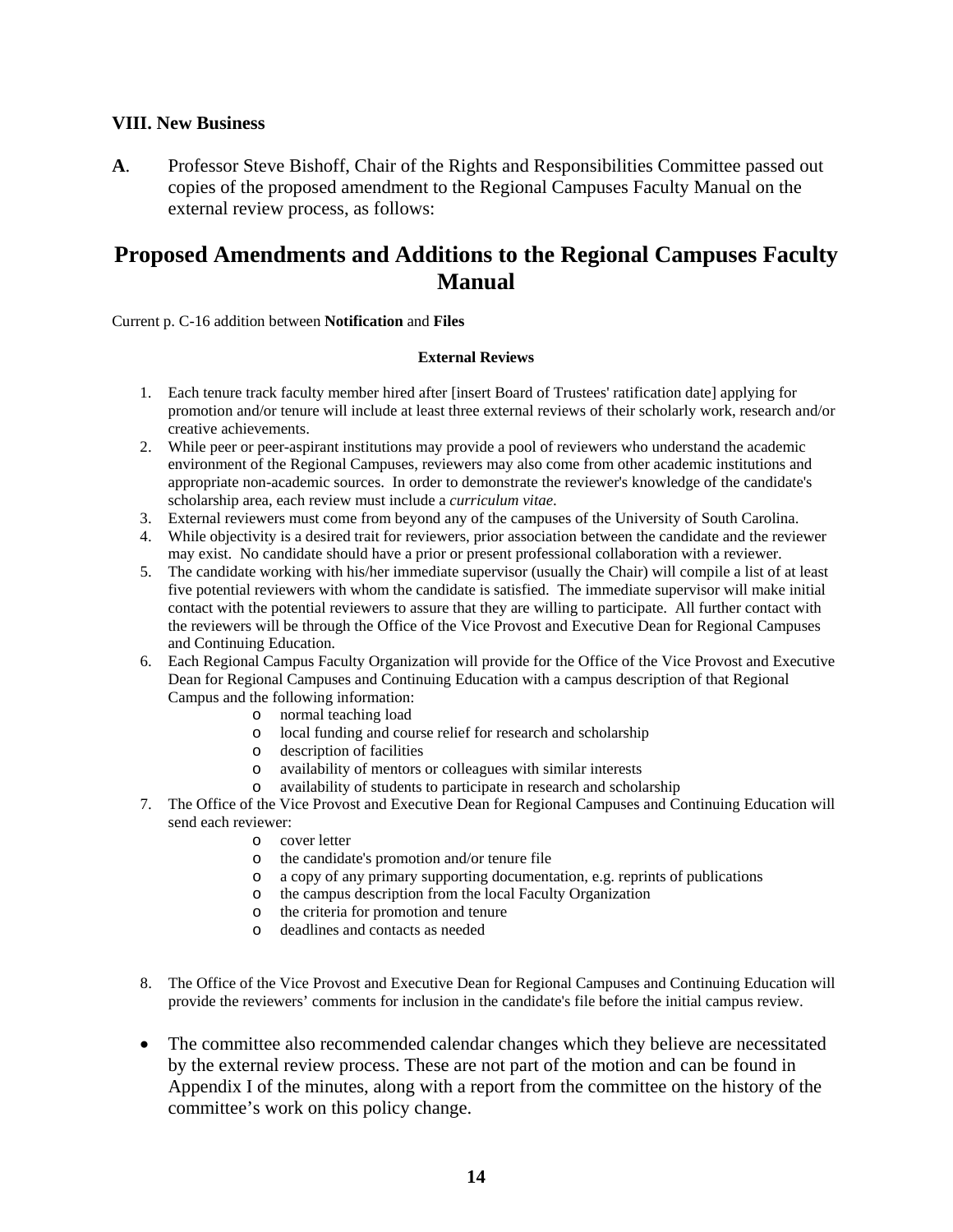- The Chair ruled this matter as substantive; therefore it will not be presented for a vote until the next meeting. He asked faculty to take the proposal back to their campuses and discuss it in the appropriate venues.
- Professor Refinetti asked if the policy only applies to those hired starting in August 2007 and whether the Provost would approve that. Professor Bishoff answered that the Provost had seen the proposal and seemed to be OK with that, but even though it would not be required of those hired before, it would be in their best interest to do so, it just would not be mandatory.
- Professor Mary Hielm asked if point #4 of the proposal would eliminate those one had worked with in the past, including graduate school, and if so why? Professor Bishoff said that the Provost thought it would taint the review as to how objective they could be, and the committee agreed. Professor Nancy Macdonald responded that is someone had mentored you, they have a stake in your doing well; therefore they couldn't say you haven't done well because it would reflect on them.
- Professor Bishoff said that the meeting with the Provost was extremely positive, and that it seemed as if the Provost wanted to use the external review process to accurately assess faculty performance.
- Professor Danny Faulkner suggested that the proposal define "collaboration" as people who are listed as co-authors on your work, and not people you had worked with but not published with. Professor Bishoff agreed that the committee would look at that issue.
- Professor Becky Hillman asked if the policy said that a reviewer had to be tenured. Professor Faulkner said that there was a need to leave the policy open for those outside academe to serve.
- Professor Macdonald said that in point #2, the proposal said that reviewers could include those from other fields.
- Professor Dwayne Brown asked who had the responsibility for the letters; whether it would by the Chair of the local P&T committee or someone else, and who would identify reviewers. Professor Bishoff answered that the Chair would make the initial contact and then the process would be handled through Dr. Plyler's office.
- Professor Mike Bacon asked if there was discussion of whether the reviewers would have a vote in the tenure process. Professor Bishoff answered that they would not have a vote; they would only analyze the work.
- **B.** Resolution from the Executive Committee
	- Professor Terrie Smith read the following resolution on behalf of the Executive Committee:

 "*Whereas Dr. Carolyn A. West has been a friend of, and advocate for the Regional Campuses, and whereas she is respected for her willingness to offer assistance, and to share her expertise and personal time with all members of the Regional Campuses faculty, upon this, her imminent retirement, be it therefore resolved that the*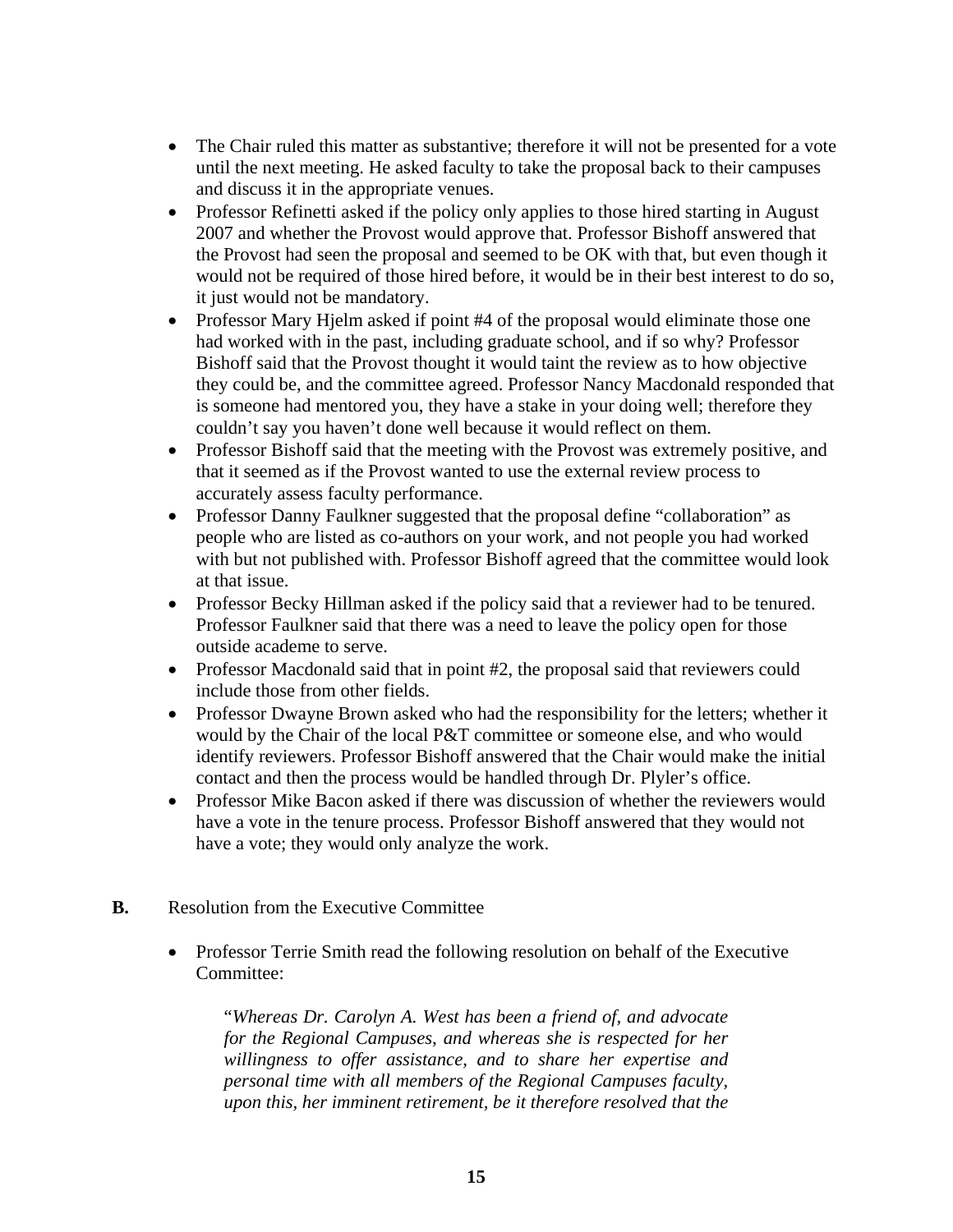*Regional Campuses Faculty Senate recognizes Dr. Carolyn A. West for her great friendship and many contributions to this body and to the Regional Campuses, and to the greater University of South Carolina."* 

## **IX. Announcements**

- Chair Fritz announced a change in the date for the meeting at USC Salkehatchie to April 20, and the Executive Committee meeting to March 30.
- Dean Rowland invited everyone to stay for Dean Edward's retirement reception.

#### **X. Adjournment**

The meeting was adjourned at 2:50 P.M.

*Minutes prepared by the Senate Secretary, Terrie Smith* 

*An Appendix follows.*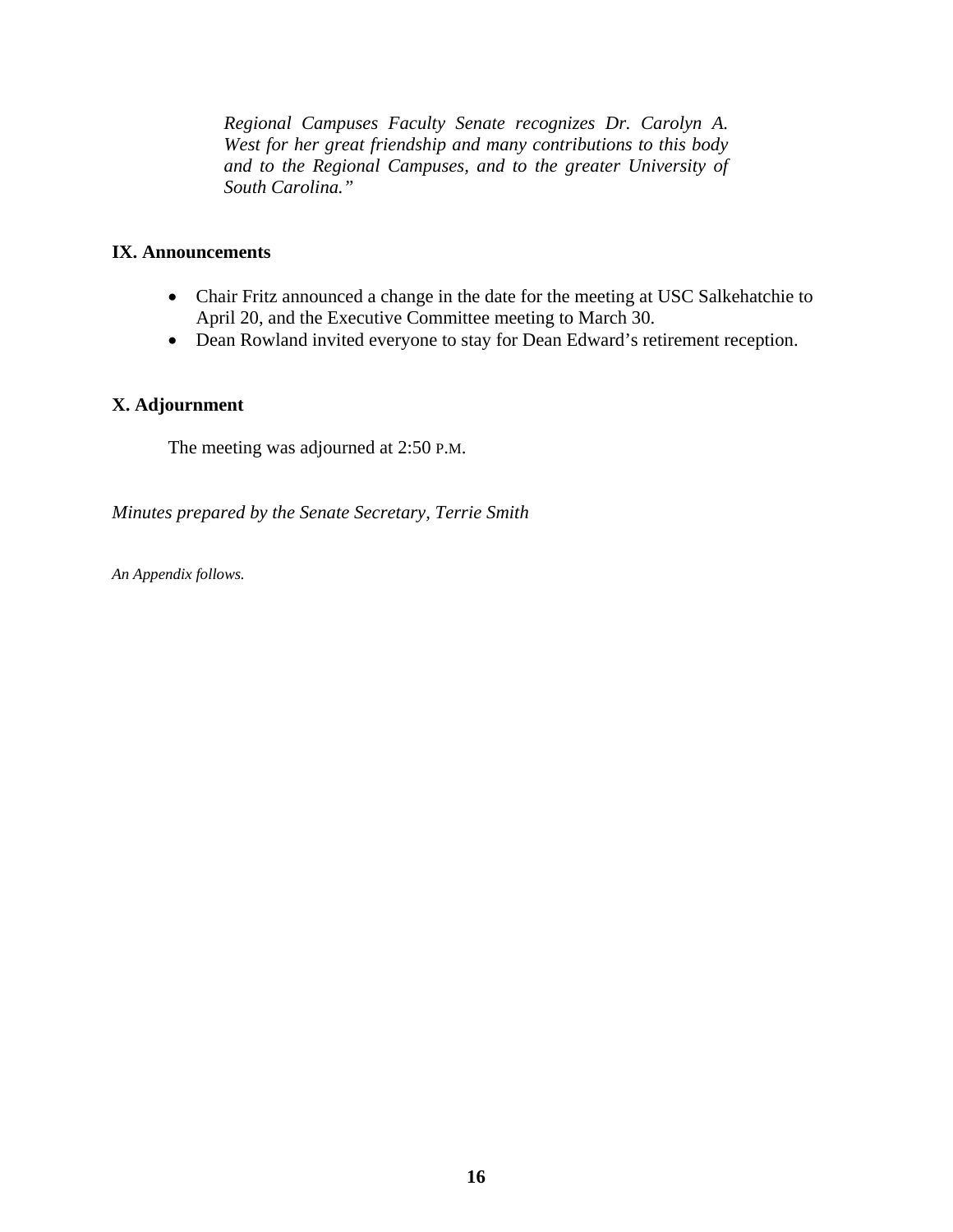# **Appendix I**

# **A. Suggested Calendar Changes to Accommodate External Review:**

# 2006-2007 Important Dates

| 2006       |                                                                                                                                                                                                                                                                                                                                                                                                                   |
|------------|-------------------------------------------------------------------------------------------------------------------------------------------------------------------------------------------------------------------------------------------------------------------------------------------------------------------------------------------------------------------------------------------------------------------|
| May 15     | The Office of the Vice Provost and Executive Dean for Regional Campuses and Continuing<br>Education sends to the Provost a list of all faculty members who:<br>will be considered for Post-Tenure Review in the academic year.<br>are Tenure and Promotion candidates in the academic year.<br>$\bullet$<br>are Third Year Review candidates in the academic year.                                                |
| Aug 15     | The University dean or dean's designated academic administrator shall notify each faculty<br>member eligible for promotion or tenure that he or she should file written intent of<br>application for promotion and/or tenure. The notice must be in writing and must be sent at<br>least one month before the candidate's file is to be considered by the campus <b>Tenure and</b><br><b>Promotion</b> committee. |
| November 1 | Tenure and Promotion candidate must submit the complete file for campus review                                                                                                                                                                                                                                                                                                                                    |
| December 1 | Tenure and Promotion campus committee must inform the candidate their recommendation<br>in writing.                                                                                                                                                                                                                                                                                                               |
| 2007       |                                                                                                                                                                                                                                                                                                                                                                                                                   |
| January 5  | The Dean of the University will forward the filed and any recommendations to the Office of<br>the Vice Provost and Executive Dean for Regional Campuses and Continuing Education for<br>review by the Regional Campuses Tenure and Promotion Committee.                                                                                                                                                           |
| March 31   | The Tenure and Promotion files with any recommendations will be transmitted through the<br>Provost to the President. If, after reviewing the file, the President favors promotion and/or<br>tenure, a recommendation to that effect will be forwarded to the Board of Trustees for final<br>action. The appropriate administrative officer will inform the candidate of the President's<br>decision.              |
| April 1    | The Office of the Vice Provost and Executive Dean for Regional Campuses and Continuing<br>Education sends Post-Tenure Review Results to the Office of the Provost.                                                                                                                                                                                                                                                |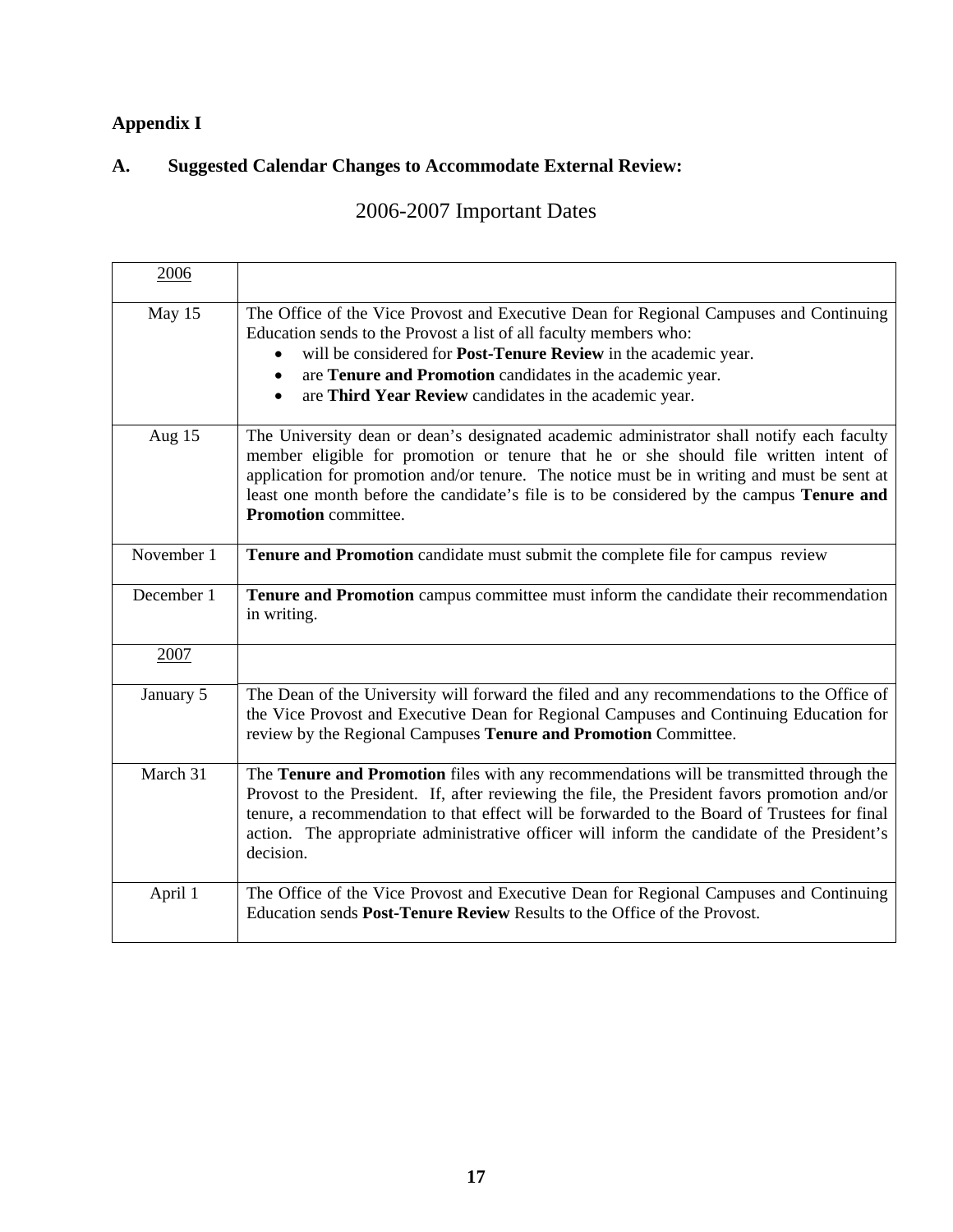#### **B. Summary Report of Work of Past 1.5 Years on External Review Policy Manual Change**

# Report and Policy Recommendations for External Review of Scholarship and Research in the Promotion and/or Tenure Process

 In the fall of 2005, the Office of the Provost requested the Regional Campuses consider adding an external review element to the promotion and tenure process. The Faculty Rights and Responsibilities Committee of the Regional Campuses' Faculty Senate undertook that charge with the caveat that the process must "considerably strengthen the regional campus tenure and promotion process and help candidates create better files" (Nov. 16, 2005 meeting).

 This report and policy recommendations contain work on the charge over the 2005-2006 and 2006-2007 academic years.

The committee:

- determined which institutions represent peer and peer-aspirant cohorts,
- examined peer and peer aspirant institutions' use of external reviews,
- identified areas of concern for the use of external reviewers and wrote policy for the external review process.

#### **Peer and Peer Aspirant Institutions**

**Peer institutions** have similar teaching and service expectations, similar missions and similar research/scholarship requirements to those of the Regional Campuses. Within this category are:

- **Associate's Degree Institutions** which award associate's degrees but not bachelor's degrees.
- **Associate's Dominate Institutions** which award both associate's and bachelor's degrees, but the majority are associate's degrees

**Peer-aspirant institutions** have similar or greater research/scholarship requirements lowered expectations in teaching loads and service commitments. Within this category are:

- **Professions + arts & sciences, no graduate coexistence.** In these institutions, 60-79% of the bachelor's degree majors were in professional fields but have not corresponding graduate degrees.
- **Professions focus, no graduate coexistence.** In these institutions, at least 80% of the bachelor's degree majors were in professional fields but have not corresponding graduate degrees.
- **Professions focus, some graduate coexistence.** In these institutions, at least 80% of the bachelor's degree majors were in professional fields and have some corresponding graduate degrees.

 At present the Regional Campuses of the University of South Carolina award only the Associate in Arts and Associate in Science degrees, placing them within the Carnegie Foundation for the Advancement of Teaching's category: Associate's Institutions. Since the category includes technical schools, culinary schools, etc., the committee further examined school mission statements and faculty manuals to find appropriate **peer institutions**.

 The logical choice for the **peer-aspirant** group would seem to be, for the short- to medium-term future, the Carnegie Foundation's "Associate's Dominant" category. This determination of **peer-aspirant** group is based upon the degrees that the present faculty of the Regional Campuses realistically would be able to offer and the likely level of student interest in pursuing specific degrees. For example, the Regional Campuses presently have the faculty to offer a Bachelor's degree in Business Administration, which would be a popular choice among students. Although the ability exists to offer Bachelor's degrees in English, History and Psychology, these degrees would likely not attract the same level of enrollment. Thus, "Associate's Dominant" institutions probably would best represent the peer-aspirant cohort for the Regional Campuses until the critical mass of undergraduates necessary to support multiple Bachelor's degrees is realized.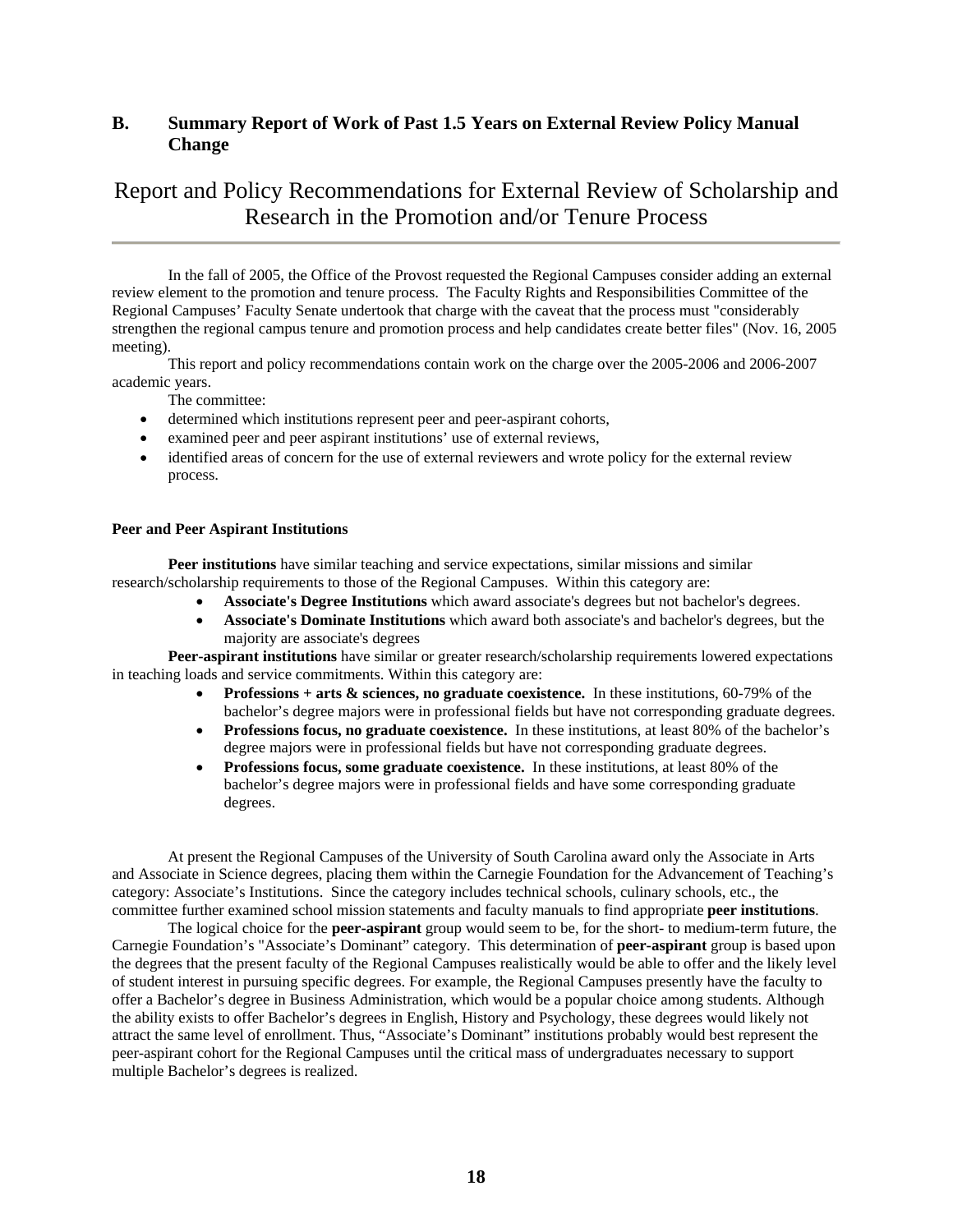#### **Examination of peer and peer aspirant institutions' use of external review**

 A survey of **peer institutions** shows that the majority do not offer tenure or grant promotion and tenure to faculty solely on the basis of teaching or time served. When research is mentioned in **peer institutions**' tenure criteria, it is treated as an ancillary, optional, or "faculty development" activity. Only one of the **peer institutions** surveyed, Minot State University-Bottineau, required outside reviewers for tenure files. Many peer institutions without a formal tenure system nonetheless offer built-in protections for faculty via collective bargaining agreements (see Appendix 1).

 Peer-aspirant institutions either do not require external reviewers, or they give the faculty member a determining role in their selection (see Appendix 2).

 The practice of external review is not common among peer and peer-aspirant institutions. At institutions with some kind of external review procedure, the candidate for tenure and/or promotion is at the very center of the process; as the table for Prof+A&S/NGC shows (see App III), the candidate is not only permitted to select potential reviewers, but his or her institution, without exception, must send the file to a list of reviewers who are knowledgeable in the field to which the candidate has made a contribution.

 The committee's survey data is supported by work from other sources. Dr. Shelley Rhoades-Catanach of Villanova noted that "In accounting among the top 30 schools 90% require it. For next tier, PhD granting, out of 75 programs, 80% required. In the category of schools that do not grant PhDs, 50% require it". [\(http://pirate.shu.edu/~sternric/forum\\_on\\_external\\_peer\\_review.htm](http://pirate.shu.edu/%7Esternric/forum_on_external_peer_review.htm)). A survey in 2002 of 25 schools' external

review procedures by Dr. James Hanson at the Chemistry Department of Seton Hall University, and Chair of the Faculty Guide Committee produced the following statistics:

No information available online (5 schools, 20% of sample) Duquesne University (Tier 2) University of San Diego (Tier 2) Saint John's University (Big East, Tier 3) Southern Methodist University (Tier 2) [online material restricted to University community] Providence College (Big East, Tier 1 "Master's Universities North")

No Formal Requirement for External Review (5 Schools 20% of sample) American University (Tier 2) George Washington University (Tier 2) University of the Pacific (Tier 2) University of San Francisco (Tier 2) Syracuse University (Tier 2)

No Explicit Requirement for External Review, Suggestive Language (5 schools 20% of sample) Tulane University (Tier 1) [Full Professors have "international standing"] Texas Christian University (Tier 2) [Full Professors only] Fordham University (Tier 2) [Full Professors have "achievement recognized by outside scholars" Marquette University (Tier 2) [Full Professors have "established reputation among scholars"] Notre Dame University (Tier 1) [Very vague guidelines on tenure and promotion]

- Explicit Language Allowing but not Requiring External Review (3 Schools, 12% of sample) Boston College (Big East, Tier 1) [Promotion Committee may consult with qualified outside scholars] Boston University (Tier 2) [Department, School, College, or University Comm. may consult outside] Clark University (Tier 2) [Department shall "normally" secure four outside evaluations]
- External Review Required or Apparently Required (3 schools, 12% of sample) Catholic University (Tier 2) [Promotion application has section for department chair to list reviewers] Loyola Chicago (Tier 2) [University regulations not available, some department regs require review] St. Louis University (Tier 2) [Qualifications for promotions require recognition by outside colleagues]

External Review Required and Guidelines Specified (4 Schools, 16% of sample)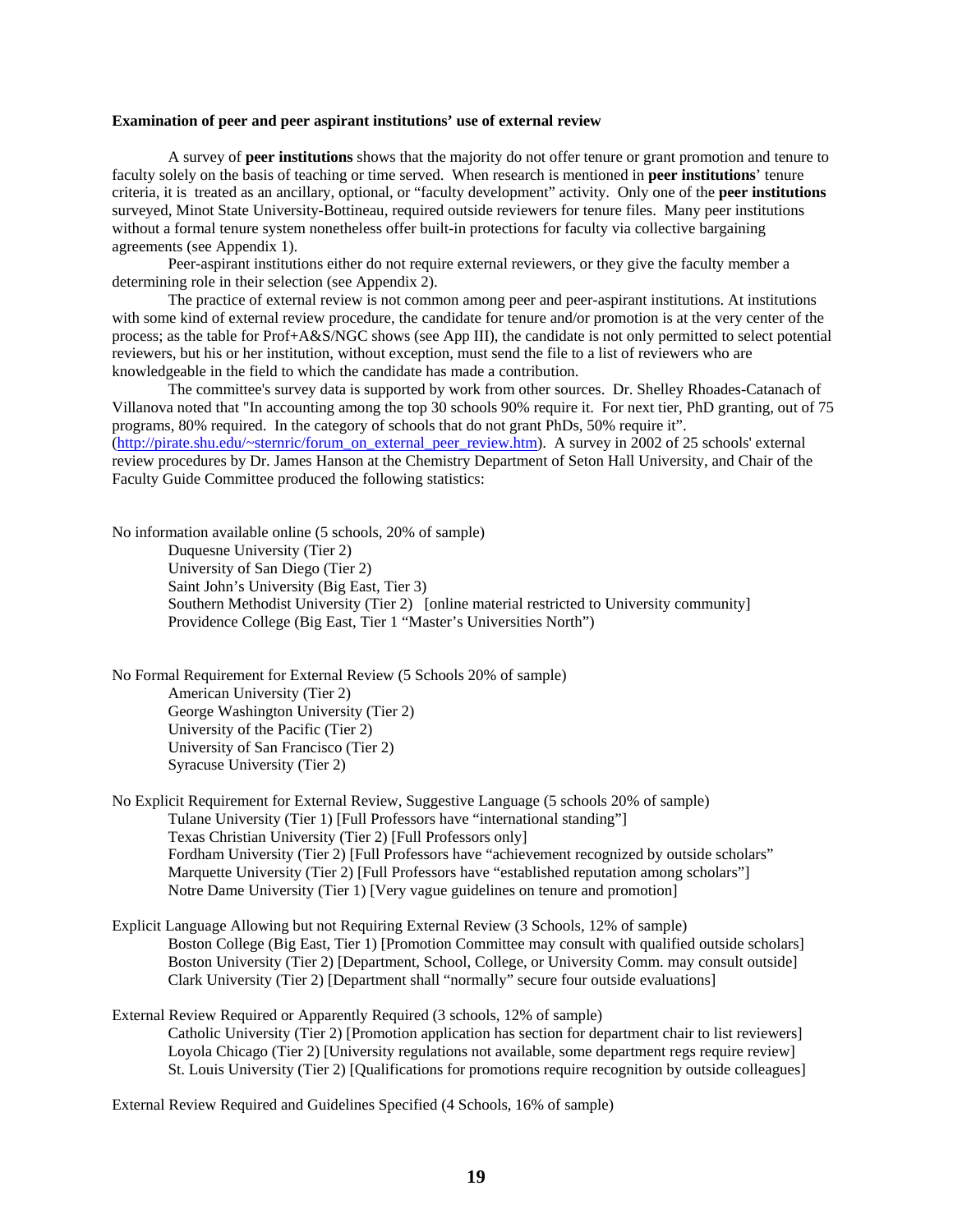Georgetown (Big East, Tier 1) [Review handled by department] Miami (FL) (Big East, Tier 2) [Review handled by department] Villanova (Big East, Tier 1 Masters Universities North) [Review handled by department] Akron (Tier 4) [Review handled by department]

Despite the fact that these institutions are peer or peer-aspirant institutions for the Columbia campus and far exceed the aspirations of the Regional Campuses, only 28% required external reviewers.

 The Regional Campuses exceed the requirements of the "professional development" model for tenure and promotion that is ubiquitous among their **peer institutions**, but most faculty members on our campuses do not meet the requirements of the more research-intensive model found among **peer-aspirant institutions**. It still very much the case on the Regional Campuses that, to quote the faculty manual of a peer institution, the College of Southern Idaho, "Students are the primary focus for faculty" http://hr.csi.edu/facultyhandbook/section3.html#3.03.

 In addition to our examination of current practice in **peer institutions** and **peer-aspirant institutions**, critical comments in the literature cast some doubt as to the usefulness of the external review. In the July 2, 2004 article, **The Provost as Gatekeeper** in The Chronicle of Higher Education, former provost Louis V. Paradise observes, "In my experience, external reviews were almost always positive, regardless of the productivity of the applicant". Despite the same observation, Dr. Rhoades-Catanach does believe that external review does heighten the coherency of a candidate's research thinking. Also, she strongly states that the candidate must be aware of the external review requirement years in advance of tenure and promotion. Further, she states the candidate must have both the release time and the financial support to achieve the research goal.

 In summary, the required use of external reviewers does not enjoy wide acceptance in either the **peer institutions** or **peer-aspirant institutions** of the Regional Campuses. Further, if the use of external reviewers is to be of benefit to the individual and/or the institution, sufficient time is required for acknowledgement of the requirement and response to it. Therefore, as provided in the RCFM, C-1, implementation of the requirement for external reviewers should apply only to those tenure track faculty hired after the approval of the changes to the RCFM that provide the process for external review.

#### **Recommendations for External Review Policy**

- The Regional Campuses Faculty Senate should design a procedure for selecting external reviewers for tenure and promotion files.
- This procedure should be written by the Faculty Rights and Responsibilities Committee and approved by the entire Senate up through the Board of Trustees, according to current University policy, as are all substantive changes to the Regional Campuses Faculty Manual.
- The procedure for selection of external reviewers should be modeled on those of peer and peer-aspirant institutions.
- External reviewers' will assess the research/scholar activity portion of the file, however, they should be sent the entire tenure and promotion file to frame the assessment within the applicant's whole effort.
- External reviewers should be sent the criteria for tenure and promotion from the Regional Campuses Faculty Manual and asked to evaluate files by these criteria.
- Following the most common practices among peer and peer-aspirant institutions, external reviewers should be asked to determine whether the candidate's file meets the criteria by which they are to be judged. They should not be asked whether the candidate should receive tenure or whether the candidate would receive tenure on the reviewer's campus. Such hypothetical judgments have no place in our process; the reviewer is not a voting member of any committee recognized by University policy and serves in an advisory capacity only.
- Language should be added to the Regional Campuses Faculty Manual tenure and promotion criteria reminding those who vote on tenure and promotion files of this advisory role of reviewers, to avoid a possible "halo effect" associated with external reviews from peer-aspirant institutions.
- Once the procedure is written and approved, the Office of Regional Campuses and Continuing Education should coordinate the process of communicating with reviewers and sending files to them.
- External reviewers should be drawn from peer institutions and above; they should not be restricted to the category of peer-aspirant institutions (to avoid the exclusion of, say, a highly qualified reviewer from a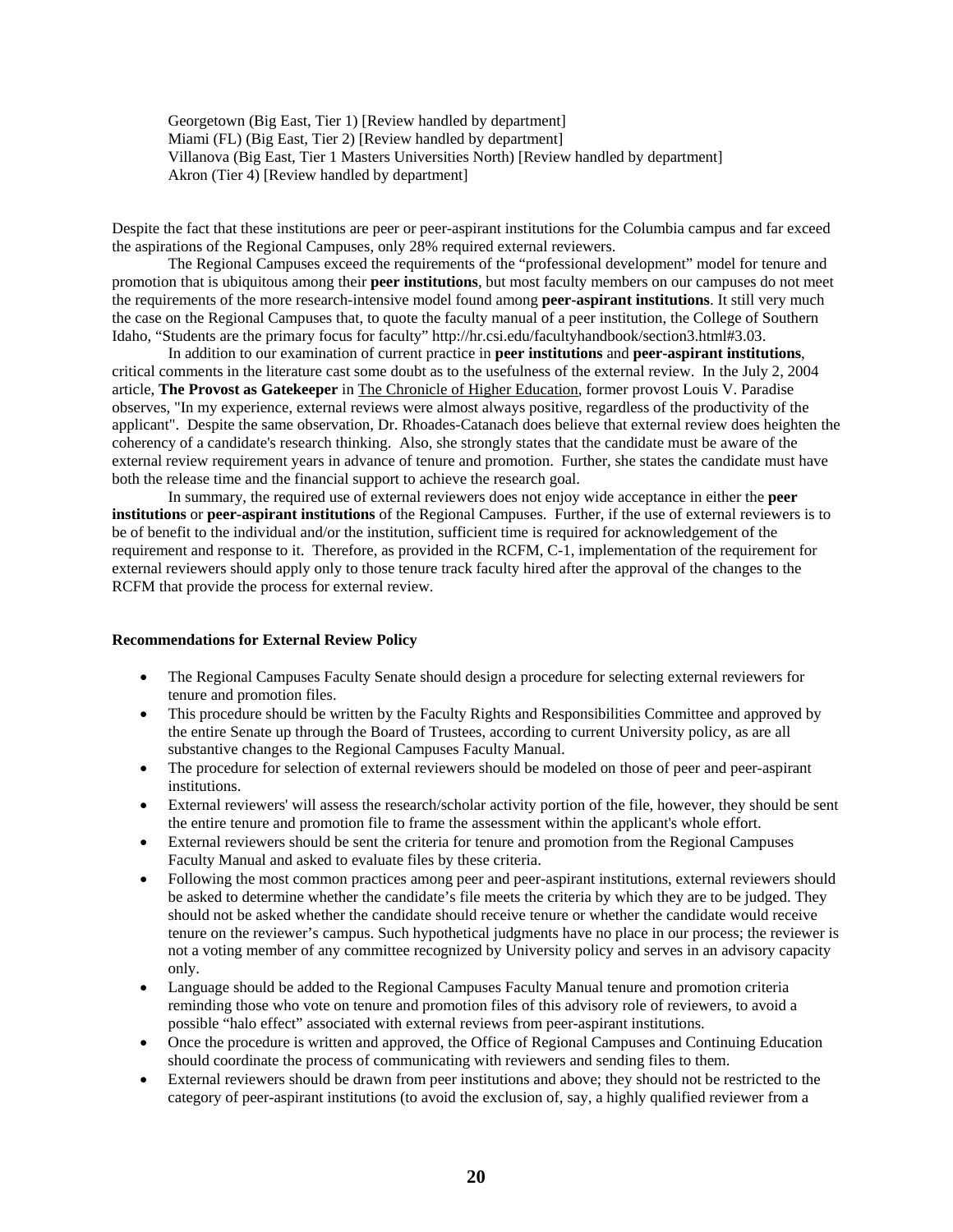private, liberal arts school). Nor should external reviewers be limited to those from institutions ranked far above the range of peer and peer-aspirant schools (to avoid stacking the deck with reviewers who have no experience on a teaching campus).

- The Faculty Rights and Responsibilities Committee should consider including external reviewers from outside the candidate's discipline; such reviewers, when they come from peer institutions, will be very well-qualified to judge the candidate's overall performance. They, like the candidate, will be generalists whose careers are centered on teaching; like most of the faculty on the candidate's campus and on the system committee, they will be from another discipline but will have successfully integrated teaching and scholarship.
- The Faculty Rights and Responsibilities Committee should consider including external reviewers from the Columbia campus. Many Regional Campuses faculty present and publish work in forums associated with or related to those in which Columbia faculty present and publish. Regional Campuses faculty collaborate or have other productive relationships with faculty on the Columbia campus and, while external reviewers should not, of course, be too close to the candidate under review (see next point below), members of the Columbia faculty may be well-placed to review a candidate's work in some cases.
- The Faculty Rights and Responsibilities Committee should consider placing limits on who is permitted to serve as an external reviewer, and should consider excluding dissertation directors, former professors, etc. The pool of reviewers should not be limited too drastically (such as automatic exclusion of co-authors and grant co-applicants); many subfields are small enough that everyone will know everyone else and many scholars will have worked or studied together at some point in the past. The point of external review is not anonymity or "objectivity"; it is the agreement of a teacher-scholar outside our institution that the candidate has met the criteria under which he or she was hired.
- The Faculty Welfare Committee should examine and reconsider the tenure and promotion calendar in light of the pressure external review will put on faculty to complete files early.
- Most schools who solicit external reviews pay reviewers; we need to determine whether and how we will follow this practice. The Office of Regional Campuses and Continuing Education should take the lead in making this determination.

| <b>INSTITUTION   LOCATION</b> | if needed          | <b>REVIEW COMMENTS</b>                   |
|-------------------------------|--------------------|------------------------------------------|
| <b>Western Texas College</b>  | <b>SNYDER</b>      | criteria not online; no tenure?          |
| <b>West Valley College</b>    | SARATOGA, CA       | no tenure; all profs titled "instructor" |
| <b>Weatherford College</b>    | WEATHERFORD,<br>TX | no tenure; all profs titled "faculty"    |

Appendix 1: Survey of Peer Institutions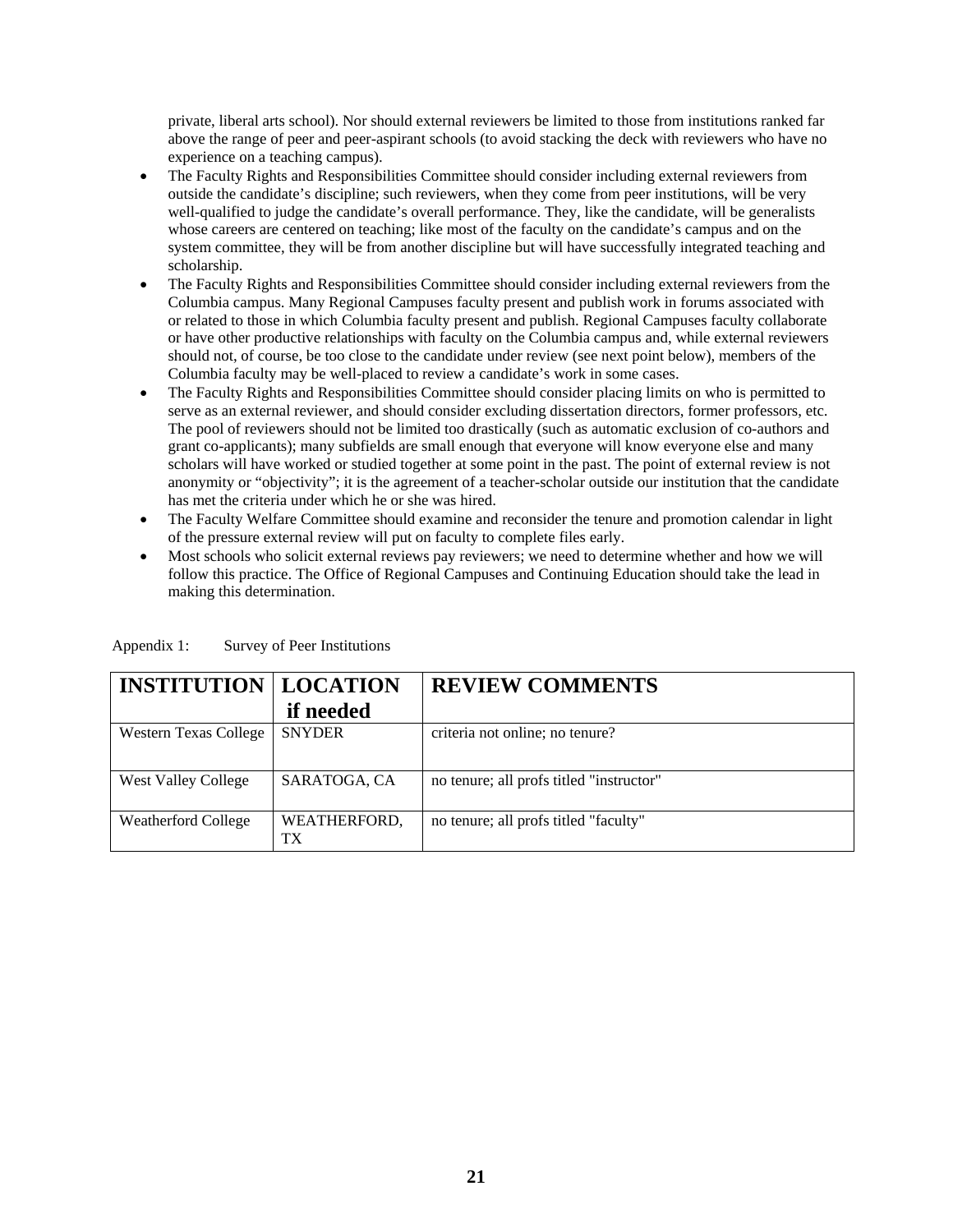| University of New<br>Mexico-Gallup<br>Campus              |                      | no outside review; The four bases (teaching; scholarship,<br>research, or other creative work; service; and personal<br>characteristics) for appointment, promotion, and tenure used on<br>the main campus shall apply also at the branch campuses. The<br>University recognizes, however, that conditions of employment,<br>such as heavy teaching loads, travel requirements, budget<br>limitations, and a lack of research facilities may require that the<br>implementation of traditional requirements and criteria of research<br>and publication used on main campus need to be applied<br>differently. While emphasis shall be placed on academic<br>qualifications and excellence in teaching and service, research,<br>and publications will still be considered.                                                                                                                                                                                                                                                                                   |
|-----------------------------------------------------------|----------------------|---------------------------------------------------------------------------------------------------------------------------------------------------------------------------------------------------------------------------------------------------------------------------------------------------------------------------------------------------------------------------------------------------------------------------------------------------------------------------------------------------------------------------------------------------------------------------------------------------------------------------------------------------------------------------------------------------------------------------------------------------------------------------------------------------------------------------------------------------------------------------------------------------------------------------------------------------------------------------------------------------------------------------------------------------------------|
|                                                           |                      | E. In making recommendations concerning tenure for a faculty<br>member at a branch college, the Branch Executive Director shall<br>first consult for a recommendation with all tenured faculty at the<br>branch, and in making recommendations concerning promotion,<br>the Branch Executive Director shall consult with all faculty at the<br>rank for which promotion is being considered and at any higher<br>rank. The Branch Executive Director may also consult for a<br>recommendation with full-time non-tenured faculty at the branch<br>and with appropriate faculty from the main campus or other<br>branches. The Branch Executive Director's recommendation,<br>accompanied by a full, written evaluation report including at least<br>a summary of the evaluations of all faculty members consulted,<br>shall then be made directly to the Associate Provost for Academic<br>Affairs. A recommendation shall then be made by the Associate<br>Provost to the Provost-Vice President for Academic Affairs, who<br>shall make the final decision. |
| University of Arkansas<br>Community College-<br>Morrilton |                      | no tenure; all faculty "instructor"                                                                                                                                                                                                                                                                                                                                                                                                                                                                                                                                                                                                                                                                                                                                                                                                                                                                                                                                                                                                                           |
| Temple College                                            | TEMPLE, TX           | no tenure; all faculty "instructor"                                                                                                                                                                                                                                                                                                                                                                                                                                                                                                                                                                                                                                                                                                                                                                                                                                                                                                                                                                                                                           |
| Southwest Missouri<br>State University-West<br>Plains     |                      | no outside review; criteria at<br>http://www.wp.missouristate.edu/vrr/hbdocument.htm#2.4                                                                                                                                                                                                                                                                                                                                                                                                                                                                                                                                                                                                                                                                                                                                                                                                                                                                                                                                                                      |
| Parkland College                                          | CHAMPAIGN, IL        | no tenure                                                                                                                                                                                                                                                                                                                                                                                                                                                                                                                                                                                                                                                                                                                                                                                                                                                                                                                                                                                                                                                     |
| <b>Oxnard College</b>                                     | OXNARD, CA           | no tenure; eval. solely based on teaching                                                                                                                                                                                                                                                                                                                                                                                                                                                                                                                                                                                                                                                                                                                                                                                                                                                                                                                                                                                                                     |
| Okaloosa-Walton<br>College                                | NICEVILLE, FL        | no tenure; all profs titled "instructor"                                                                                                                                                                                                                                                                                                                                                                                                                                                                                                                                                                                                                                                                                                                                                                                                                                                                                                                                                                                                                      |
| Northwestern<br>Michigan College                          | TRAVERSE CITY,<br>MI | tenure by degrees held and time served; evaluation by dept. chair                                                                                                                                                                                                                                                                                                                                                                                                                                                                                                                                                                                                                                                                                                                                                                                                                                                                                                                                                                                             |